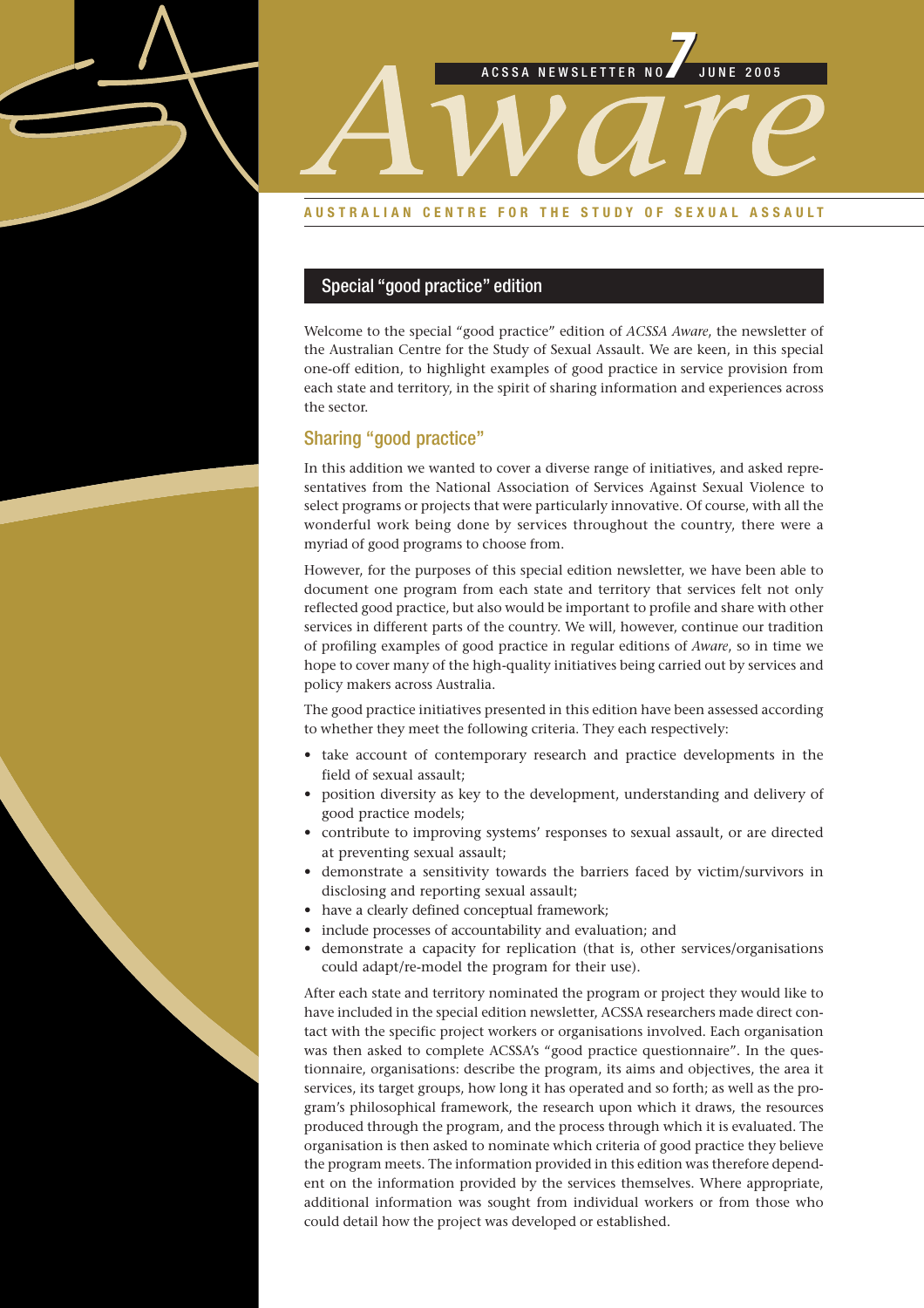

#### **Australian Government**

**Australian Institute** of Family Studies Australian Centre for the **Study of Sexual Assault** 

The Australian Centre for the Study of Sexual Assault aims to improve access to current information on sexual assault in order to assist policy makers and other interested in this area to develop evidence-based strategies to prevent, respond to, and ultimately reduce the incidence of sexual assault.

The Australian Centre for the Study of Sexual Assault is funded by the Office for Women, Australian Government Department of Family and Community Services, through the National Initiative to Combat Sexual Assault. The Centre is hosted by the Australian Institute of Family Studies.

#### *Contents*

| <b>Sharing good practice</b>                                                                               | 1  |
|------------------------------------------------------------------------------------------------------------|----|
| Good practice around Australia                                                                             | 3  |
| <b>Australian Capital Territory</b><br><b>Forensic and Medical Sexual Assault Care</b>                     | 3  |
| <b>New South Wales</b><br><b>Rape Crisis Online</b>                                                        | 4  |
| <b>Northern Territory</b><br><b>Respect Relate Stop Rape</b>                                               | 5  |
| Queensland<br><b>Resource book: "Working with young</b><br>women who self harm"                            | 6  |
| South Australia<br><b>Sharing community education campaigns:</b><br><b>Postcard and bus advertisements</b> | 7  |
| Tasmania<br><b>Kids Quest</b>                                                                              | 9  |
| Victoria<br><b>CASA Forum Inc</b>                                                                          | 11 |
| Western Australia<br><b>Workshop: "Another Layer of Trauma"</b>                                            | 12 |
| Table: Good practice around Australia                                                                      | 13 |
| ACSSA's online database                                                                                    | 17 |
| ACSSA publications                                                                                         | 18 |
| ACSSA services                                                                                             | 20 |
| Membership form                                                                                            | 20 |

© Australian Institute of Family Studies – Commonwealth of Australia 2005. Views expressed in the Centre's publications are those of individual authors and may not necessarily reflect ACSSA or Institute policy. *ACSSA Manager: Melanie Heenan* Australian Institute of Family Studies 300 Queen Street, Melbourne 3000 Australia Phone: (03) 9214 7888 Fax: (03) 9214 7839 Internet: www.aifs.gov.au/ ISSN 1448-8140 (Print) ISSN 1448-8167 (Online) Designed by Double Jay Graphic Design Printed by Impact Printing

We have presented each program in two parts: the first is a checklist of the program's good practice elements as nominated by the organisation or service responsible for the program; the second is a description of the various aspects of the program. Following the presentation of the programs is a table outlining contact details for further information on each program, research upon which the program draws, program outcomes in terms of publications, pamphlets, and funding sources. The programs detailed in the body of the newsletter are arranged alphabetically according to state/territory.

This special edition is by no means the "be all and end all" of good practice in service responses to sexual assault. ACSSA's online Good Practice Database is constantly growing, and can be accessed at www.aifs.gov.au/ acssa/gpdb/goodpractice.html. This database is a national collection of programs and/or approaches that aim to improve our understanding of, as well as our responses to, sexual assault. We hope that the database will be used to inform the work of other service providers who are developing or refining best practice models in responding to sexual assault.

We encourage service providers, policy and program developers, educators and trainers, researchers and others working to address sexual violence to contribute information about their own projects and programs to our Good Practice Database. ACSSA is happy to assist those with time and resource constraints to complete an application for entry.

Submissions can be made by completing a brief questionnaire, and are assessed by ACSSA research staff against certain criteria (outlined above). The questionnaire can be completed online at the above web address, or downloaded as a Word document. Alternatively, call ACSSA on (03) 9214 7888 to have a copy mailed to you. Questionnaires may be returned to ACSSA at the Australian Institute of Family Studies, 300 Queen Street, Melbourne, VIC 3000. Email: acssa@aifs.gov.au. Fax: (03) 9214 7839.

As always, ACSSA remains keen to receive feedback on how we can better meet the needs of those committed to working against sexual assault, so please continue to provide us with your comments on current or future publications. If this is the first issue of *Aware* you've read, earlier editions can be requested via email or by returning the form on the back page of this issue. And don't forget, all our publications are available online at http://www.aifs.gov.au/acssa

### ACSSA PUBLICATIONS

As there are so few forums in which those working in the field can share information with one another, we are very keen to accept articles for publication within the newsletter (we now accept articles up to 5000 words). News of conferences, training, research projects, book reviews and the like are also welcomed (up to 1500 words). If you would like to contribute an article or review to ACSSA Aware, you can access our "contributor's guidelines" from the website or contact ACSSA directly.

> Access our online Good Practice Database at: www.aifs.gov.au/acssa/gpdb/goodpractice.html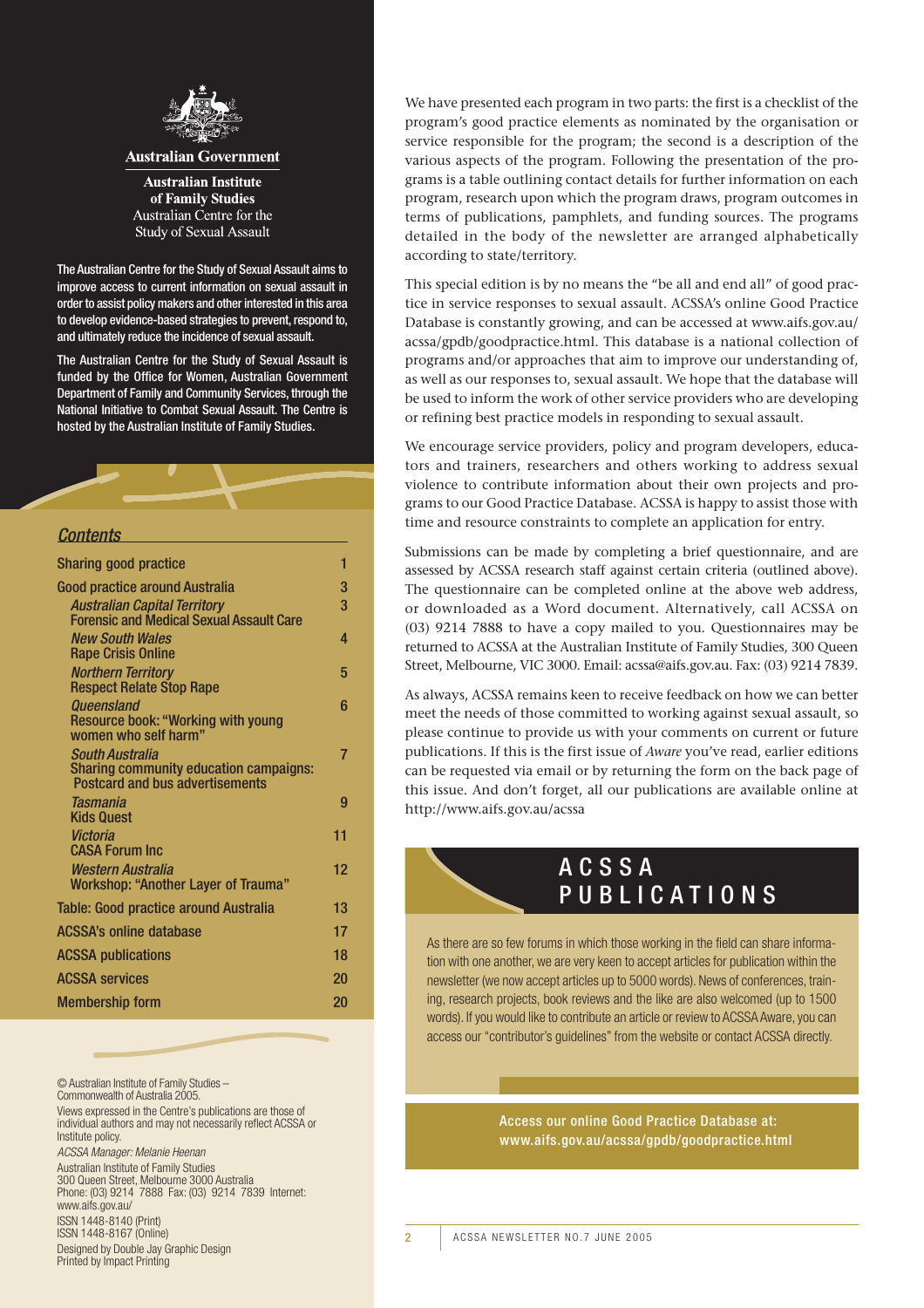# Good practice around Australia

### **AUSTRALIAN CAPITAL TERRITORY**

#### Forensic and Medical Sexual Assault Care (FAMSAC)

#### Good practice criteria

- $\triangleright$  Has a clearly defined conceptual framework
- Takes account of contemporary research and practice developments in the field of sexual assault
- Positions diversity as key to the development, understanding and delivery of good practice models
- Contributes to improving systems' responses to sexual assault, or is directed at preventing sexual assault
- Demonstrates a sensitivity towards the barriers faced by victim/survivors in disclosing and reporting sexual assault
- Includes processes of accountability and evaluation
- Demonstrates a capacity for replication (i.e. other services/organisations could adapt/re-model the program for their use)
- Aims for postgraduate training for all service providers
- ✔ Established a system for clinical peer review and quality assurance

The Forensic and Medical Sexual Assault Care (FAMSAC) service is co-located within Canberra Sexual Health Centre at the Canberra Hospital. FAMSAC is an ongoing, multi-faceted new program serving the Australian Capital Territory and nearby New South Wales centres.

The primary aim of FAMSAC is to provide high quality forensic and medical care to people who have experienced sexual assault. Staff strive to provide evidenced-based forensic and medical care to victims, while treating survivors and those supporting them with compassion and respect. This includes allowing people to choose the gender of the examining medical practitioner, as well as providing streamlined therapeutic and forensic medical procedures with appropriate follow-up.

All forensic, medical treatment and counselling services are available to victims at their initial contact with the health system. This means that clients who have experienced sexual assault undergo only one intimate physical examination with counselling support offered by the Canberra Rape Crisis Centre. Part of FAMSAC staff's commitment to good clinical practice and the implementation of evidence-based practice is through the provision of medical and forensic care combined with counselling services, and in initiating follow-up of clients within 48 hours of the initial consultation and, with consent, to follow them up until 12 weeks. To date, FAMSAC has supported 323 individuals following sexual assault.

Clinical services are supported by pamphlets on "forensic evidence", "rape-related pregnancy", "coping after sexual assault", "supporting a woman after sexual assault", "information for parents whose teenage has experienced sexual assault/rape", "supporting a man after sexual assault", and a pamphlet on "your rights". These resources are based on those developed by staff from Yarrow Place in South Australia.

In addition to providing clinical services FAMSAC offers the community and other service providers awareness and education programs. FAMSAC clinicians have presented aspects of sexual assault care and information on the FAMSAC service at the Australasian Sexual Health Conferences and published articles in peer-reviewed journals. FAMSAC also offers financial support to doctors who provide clinical services in order for them to undertake graduate studies in forensic and sexual assault medicine.

The service is evaluated on two levels, firstly by external stakeholders such as sexual assault and health services, and secondly by clients, via written evaluation following attendance. For the stakeholder ►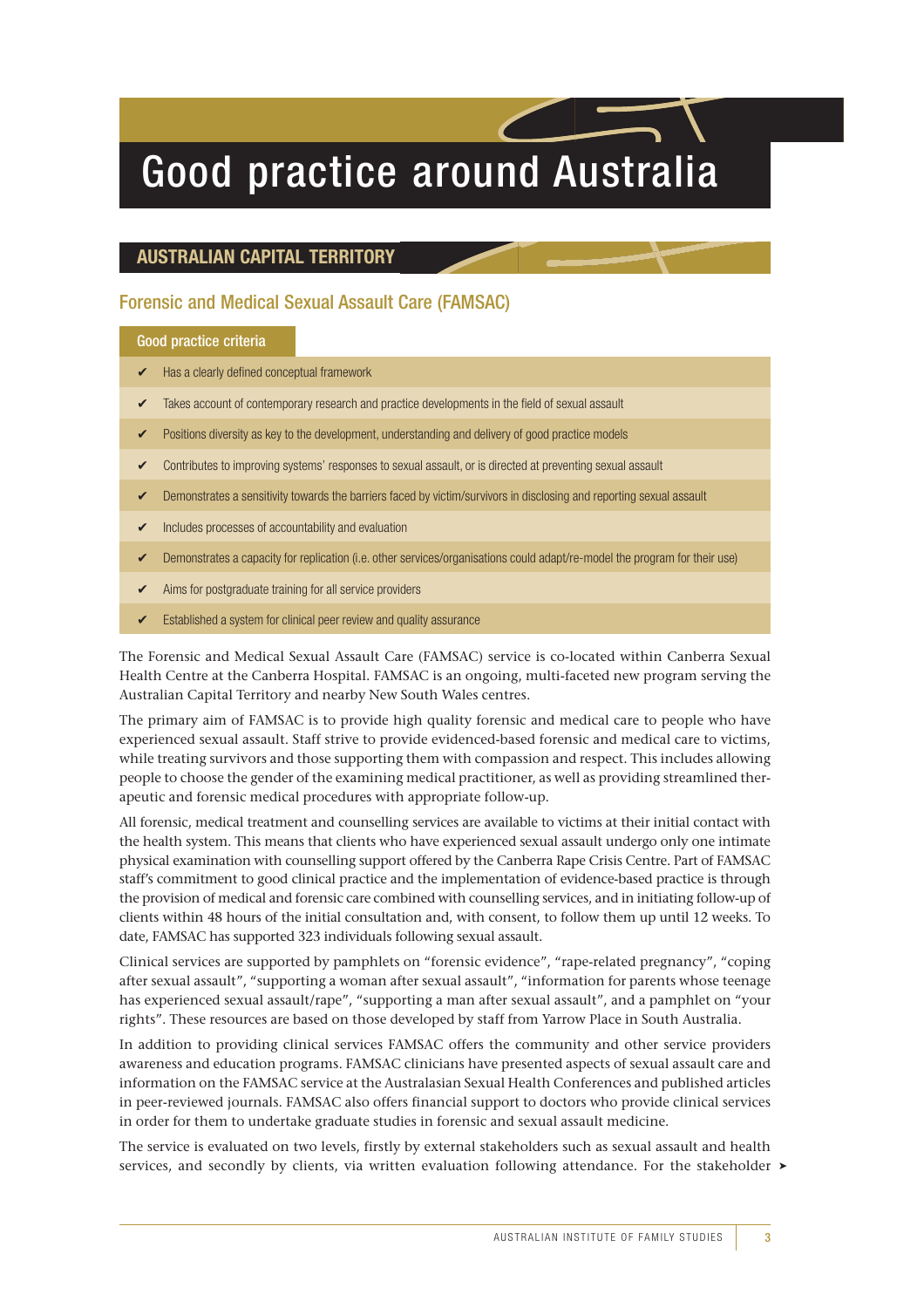evaluation, a postal survey to all involved external services is undertaken annually. FAMSAC has received 68 survey responses over the last three years. Comments have been consistent and positive. Several suggestions on ways to improve community awareness of the service have been implemented. For clients, an anonymous questionnaire is given to them at the 12-week follow-up visit. On completion, this can be placed in the drop box in the front of the clinic or posted for return to the service. Sixty five questionnaires have been completed over the past three years. Data from these questionnaires has again been positive and used to improve the service. A comprehensive report on the past three years of service is available from FAMSAC (for contact details see table on page 13 and 14).

### **NEW SOUTH WALES**

#### Rape Crisis Online

#### Good practice criteria

- $\triangleright$  Takes account of contemporary research and practice developments in the field of sexual assault
- ✔ Contributes to improving systems' responses to sexual assault, or is directed at preventing sexual assault
- Demonstrates a sensitivity towards the barriers faced by victim/survivors in disclosing and reporting sexual assault
- $\triangleright$  Includes processes of accountability and evaluation
- ✔ Demonstrates a capacity for replication (that is, other services/organisations could adapt/re-model the program for their use)

Rape Crisis Online is a therapeutic-response program for victims of sexual assault. It offers an alternative way for callers to access New South Wales Rape Crisis Centre counsellors by providing a real time, online, person-to-person crisis intervention service accessed via the Centre's website. The project started in April 2005 and the Internet site will go live in July 2005 at: http://www.nswrapecrisis.com.au/. The program's target group is women and children. The development of Rape Crisis Online has been based on the experiences of the existing online component of Kids Helpline Australia and the New South Wales Rape Crisis Centre telephone service. Kids Helpline is an early intervention service, and three per cent of their online contacts are considered crisis contacts. Sexual assault is considered a crisis contact.

Research indicates that young people feel comfortable in an online environment, so it is envisaged that this project will increase access to counselling particularly for young people. Additionally the family computer is usually situated in a more private part of the house rather than the living area where the telephone, and the rest of the family, are often located.

Online access will be for one to two contacts only, after which callers will be encouraged to make telephone contact with the service. Online contact gives the person the opportunity to "check the Centre out" before committing to the more personal voice-to-voice contact. Information will be provided and counsellors will encourage callers to overcome the shame, fear and other barriers many victims experience and to seek the help they have a right to.

As with all New South Wales Rape Crisis Centre services, Rape Crisis Online is based on feminist principles and aims to be holistic, empowering, accountable and accessible. The Centre operates from a trauma response model. The project has been developed specifically to increase access to counselling services.

One way in which the Rape Crisis Online service reflects good practice is by taking into account contemporary research and practice developments in the field of sexual assault. Research indicates that 65 per cent of people under 25 years use the Internet as their first source of information gathering in relation to health. Rape Crisis Online builds on the 25,000 plus hits to the Centre's website by providing a way for visitors to make contact directly with a counsellor. It also includes a process of accountability and evaluation, in that an internal evaluation has been planned with measures of success being assessed according to the following criteria:

- an increase in the number of callers who make contact for the first time;
- an increase in the number of callers who indicate they may speak with Police;
- number of callers who indicate they would not have made initial contact by phone; and
- service user feedback.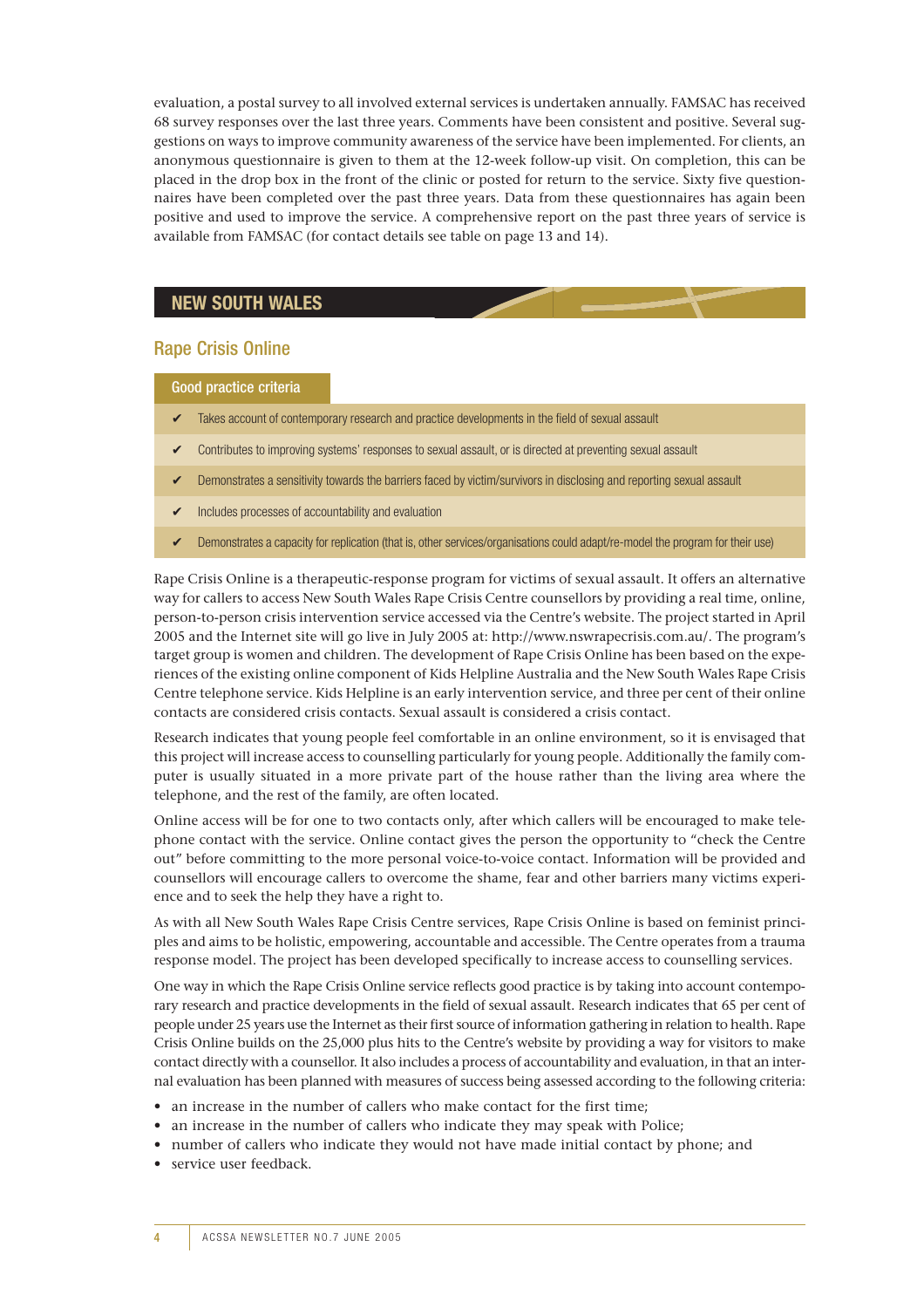#### **NORTHERN TERRITORY**

### Respect Relate Stop Rape

#### Good practice criteria

- Takes account of contemporary research and practice developments in the field of sexual assault
- Positions diversity as key to the development, understanding and delivery of good practice models
- ✔ Contributes to improving systems' responses to sexual assault, or is directed at preventing sexual assault
- Demonstrates a sensitivity towards the barriers faced by victim/survivors in disclosing and reporting sexual assault
- $\triangleright$  Includes processes of accountability and evaluation

"Respect Relate Stop Rape" is an ongoing community awareness/education program in the Casuarina local community in the Northern Territory. It is run by the Ruby Gaea Darwin Centre Against Rape and targets young women and men in Years 9 to 10 of high school. The program operates over four in-school sessions and aims to empower young people to break the silence around sexual violence. It gives participants the knowledge and skills to better understand sexual violence and to stay safe.

The program is for Year 9 to 10 students in schools, and is conducted by two outside facilitators. The students are divided into same-sex groups for the first three sessions, with a mixed boys and girls group for the final session.

The program aims to:

- support young people to break the silence that surrounds sexual violence;
- raise young people's awareness and understanding of the social context of sexual violence;
- help young people to recognise sexual violence and promote the values and skills to help stay safe; and
- to promote support structures so young people can get help when they need it.

The objectives of the program are to:

- create a climate of trust and empowerment;
- encourage participation from students;
- develop student understanding of what sexual violence is and its long and short-term effects;
- provide strategies for recognising sexual violence and develop skills in building healthy relationships, keeping safe and accessing appropriate support; and
- provide referrals for getting information, help and support.

This logo was designed in consultation with young people. It is circular and in interconnected like learning, and there is an opening for change.

The program is grounded in feminist philosophy and informed by feminist practice. Inherent to the program's design is the idea that feminist philosophy and practice is vitally relevant to young men and women.

The program uses the traditional tools of social deconstruction and gives them contemporary relevance. The success of the program relies on the young people feeling safe and supported. It aims to create an environment where young people are free to examine and to challenge the relationship between gender, power and violence.

The original program was 12 months in development and extensively researched. In 2003 it was independently evaluated by a youth worker using action research, in consultation with facilitators who delivered the program, participating schools, teachers and students. The method used was a written evaluation following attendance. Feedback on each session was given by students and by facilitators. The data gathered was used to inform the redesign of the program to what it is today. Evaluation is ongoing and reflective to ensure it meets the needs of the target group.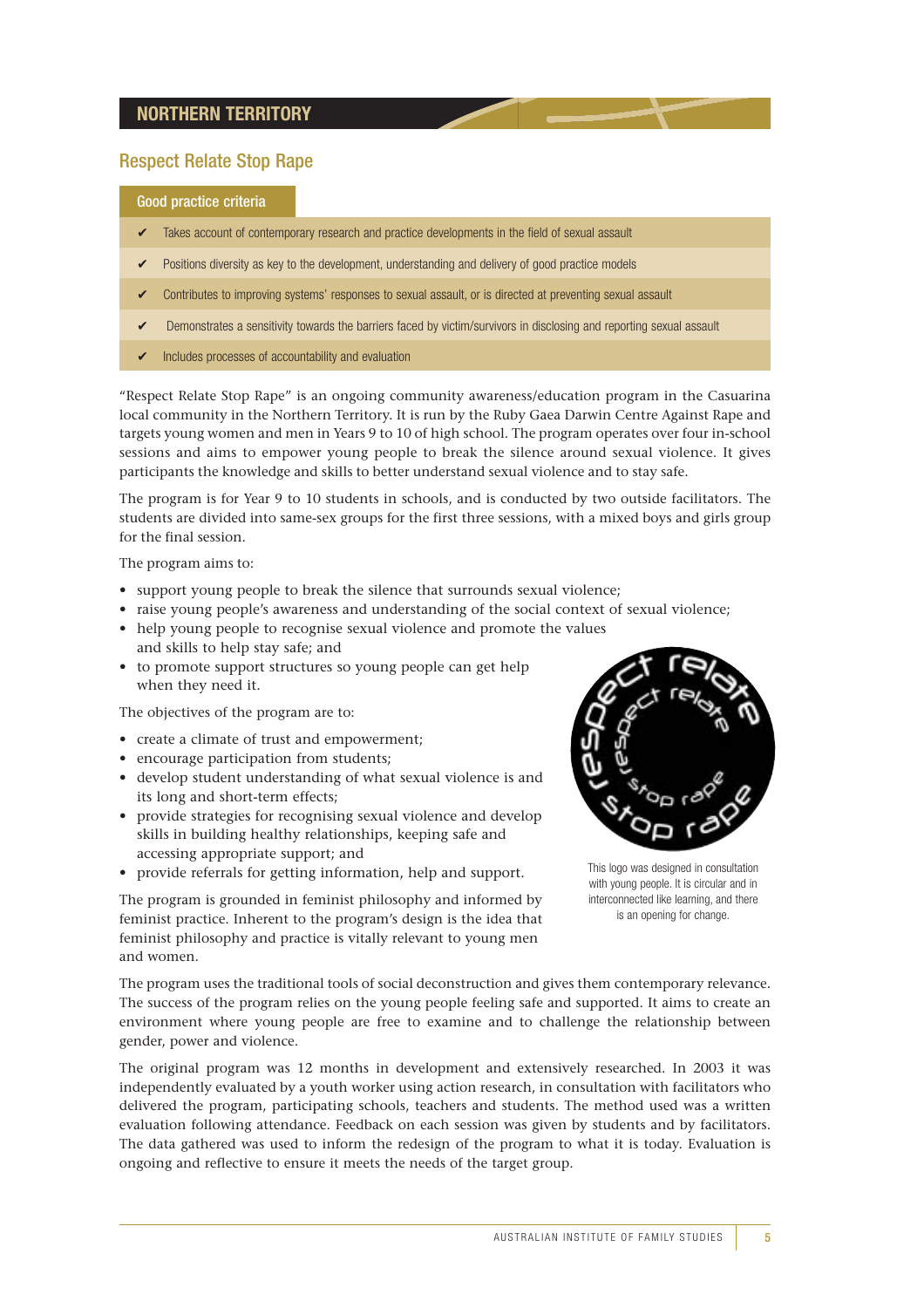#### **QUEENSLAND**

#### Resource book: "Working with young women who self harm"

#### Good practice criteria

- Takes account of contemporary research and practice developments in the field of sexual assault
- Demonstrates a sensitivity towards the barriers faced by victim/survivors in disclosing and reporting sexual assault
- Has a clearly defined conceptual framework
- Includes processes of accountability and evaluation
- Demonstrates a capacity for replication (that is, other services/organisations could adapt/re-model the program for their use)

In 2003, Zig Zag Young Women's Resource Centre developed this book, entitled "Working with Young Women who Self Harm", to serve as a resource for counsellors and other sexual assault workers. The authors discuss concepts for workers supporting young women who self-harm and offer guidelines for the group setting. The book explores the use of the Buddhist notion of mindfulness in supporting young women who self-harm. It outlines young women's understanding of self-harm and how it is used in recovery from sexual assault. The second part of the book describes the group work process from the preparation stage to the evaluation stage. The therapy model that has been incorporated into the groupwork is "dialectical behaviour therapy", based on the work of Marsha Lineham, information on which is included in the book. This therapy is based on Buddhist meditation and practices, and understandings of the mind. The therapy has been evaluated in the United States and has been found to be useful for work with people diagnosed with "borderline personality disorder". Dialectical behaviour therapy is now used in psychiatric institutions in Australia and the United Kingdom.



The objective of this resource is to guide counsellors and others in working in a nonharmful, non-judgemental and understanding manner with young women. The book provides guidelines as to what are helpful or unhelpful responses to selfharm, and provides guidance on the self-care and self-knowledge of the counsellor herself.

The philosophies underpinning this resource, which are also the philosophies by which Zig Zag operates, are that of social justice and feminism. These philosophies are articulated strongly throughout the resource, both in the explanations of the process of group work, and also during the critiques of the traditional and more recent medical practices used in work with young women who self harm. The authors recognise the link between violence, abuse, oppression and marginalisation with self-harm, and articulate this link throughout the book. The authors also recognise that many conventional/medical responses to young women who self harm are not helpful, in that they often attempt to spontaneously halt the self-harm from occurring without assisting the young women to find other ways to cope.

The second part of the book describes the group work process from the preparation stage to the evaluation stage, thus enabling its replication by other counsellors or group workers/leaders. The group-work therapy based on the resource book, is evaluated following attendance through written questionnaires.

Rather than rely on textbooks that are written purely from the 'professionals' point of view, the authors of this book reflect back what young women, and their own practices and experiences, have told them works and is useful or not useful in a counselling context. This knowledge is used to underpin the groupwork process outlined.

Throughout the guide the authors emphasise the need for self-reflective practice, as well as the need to respect young women's own choices regarding their healing process. It highlights the need to work in a way that acknowledges and addresses diversity, and to work with individuals rather than "symptoms". It makes a distinction between self-harm and suicidal behaviours, and emphasises the importance of this distinction.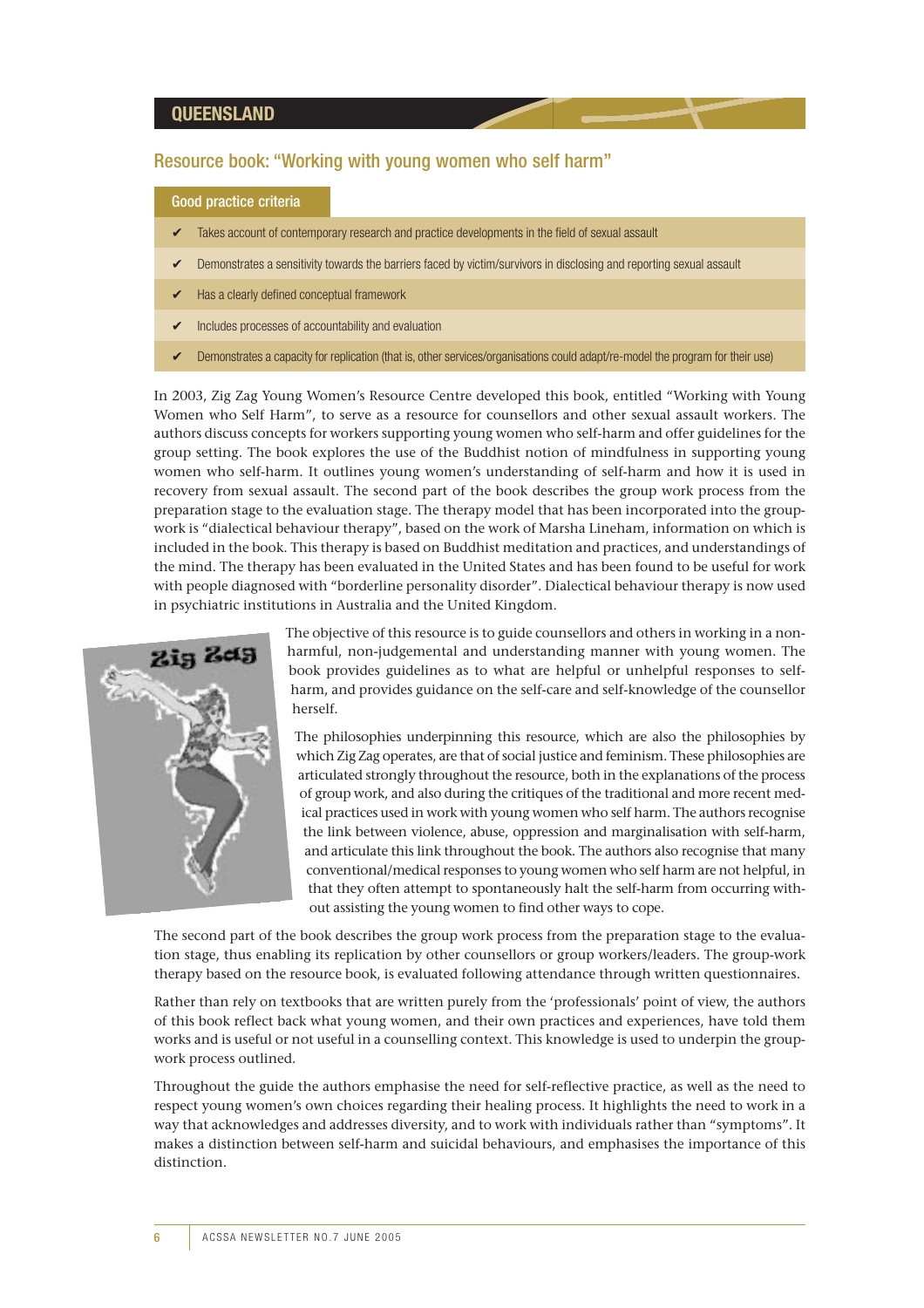#### **SOUTH AUSTRALIA**

#### Sharing community education campaigns: Postcard and bus advertisements

#### Good practice criteria

- Takes account of contemporary research and practice developments in the field of sexual assault
- ✔ Contributes to improving systems' responses to sexual assault, or is directed at preventing sexual assault
- Demonstrates a sensitivity towards the barriers faced by victim/survivors in disclosing and reporting sexual assault
- Includes processes of accountability and evaluation
- Demonstrates a capacity for replication (that is, other services/organisations could adapt/re-model the program for their use)

Women's Health Statewide and Yarrow Place Rape and Sexual Assault Service are running a two-part community awareness and education campaign on childhood sexual assault.

The first is a "Postcard Campaign", which will take place throughout South Australia in 2005 and is based on the "Truthaboutrape" postcard campaign previously run in Manchester in the United Kingdom. The postcard campaign is being coordinated by Yarrow Place Rape and Sexual Assault Service and Women's Health Statewide as part of the new Children, Youth and Women's Health Service in South Australia.

The second part is an Adelaide-metro "Bus Campaign", which started in January 2003 and was developed as part of Women's Health Statewide's activities for the international "16 Days of Activism Against Gender Violence"<sup>1</sup>. Both parts of the campaign use a dandelion image, which was chosen as it evoked memories of making childlike wishes, and blowing spores as an indication of the passing of time.

The target group for both parts of the campaign is the general community, including adult survivors, male victims, Indigenous people, people from a diverse range of cultures, people with disabilities, rural populations, service providers, criminal justice and police personnel, and offenders. The bus campaign is limited to Adelaide, and the postcard campaign will cover the whole of South Australia. Both parts of the campaign are based on a philosophy incorporating a feminist view of the rape victim's rights approach and an understanding of the barriers associated with disclosing sexual assault.

A 36-page evaluation of the campaign is available from Yarrow Place (contact details are in the table on page 15). The evaluation criteria that was used measured:

- demand and distribution for posters and postcards;
- creation of an identity (for example, identification of the dandelion image); and
- anecdotal stories from workers.

An unexpected outcome was discovered when an evaluation was undertaken with survivor groups: that of the positive therapeutic impact of the community campaign on women in the groups. Therefore, although the general community was the target group, women and men in the community who have been subjected to sexual abuse during childhood would be expected to benefit. With this in mind, the program developers aimed to be accountable to the general public but ultimately to the women and men it sought to support.

#### Postcard campaign

The postcards were developed by the United Kingdom "Truthaboutrape" campaign to expose the truth about rape in an imaginative and thought-provoking way. They use humour and "shock tactics" to stimulate and challenge people's perceptions and assumptions about rape. All postcards consist of a pair of myths followed by the "strap-line", for example:

*"It's surprising what some people still believe"* . . . followed by a "truth-line" or "fact-line".

1 The "16 Days of Activism Against Gender Violence" Campaign was a highly successful collaborative venture between government and non-government organisations to raise awareness of the prevalence of adults who have been subjected to childhood sexual abuse and the importance of listening and believing adults who have been subjected to sexual abuse during childhood when they disclose. ➤

CROSTS MAKES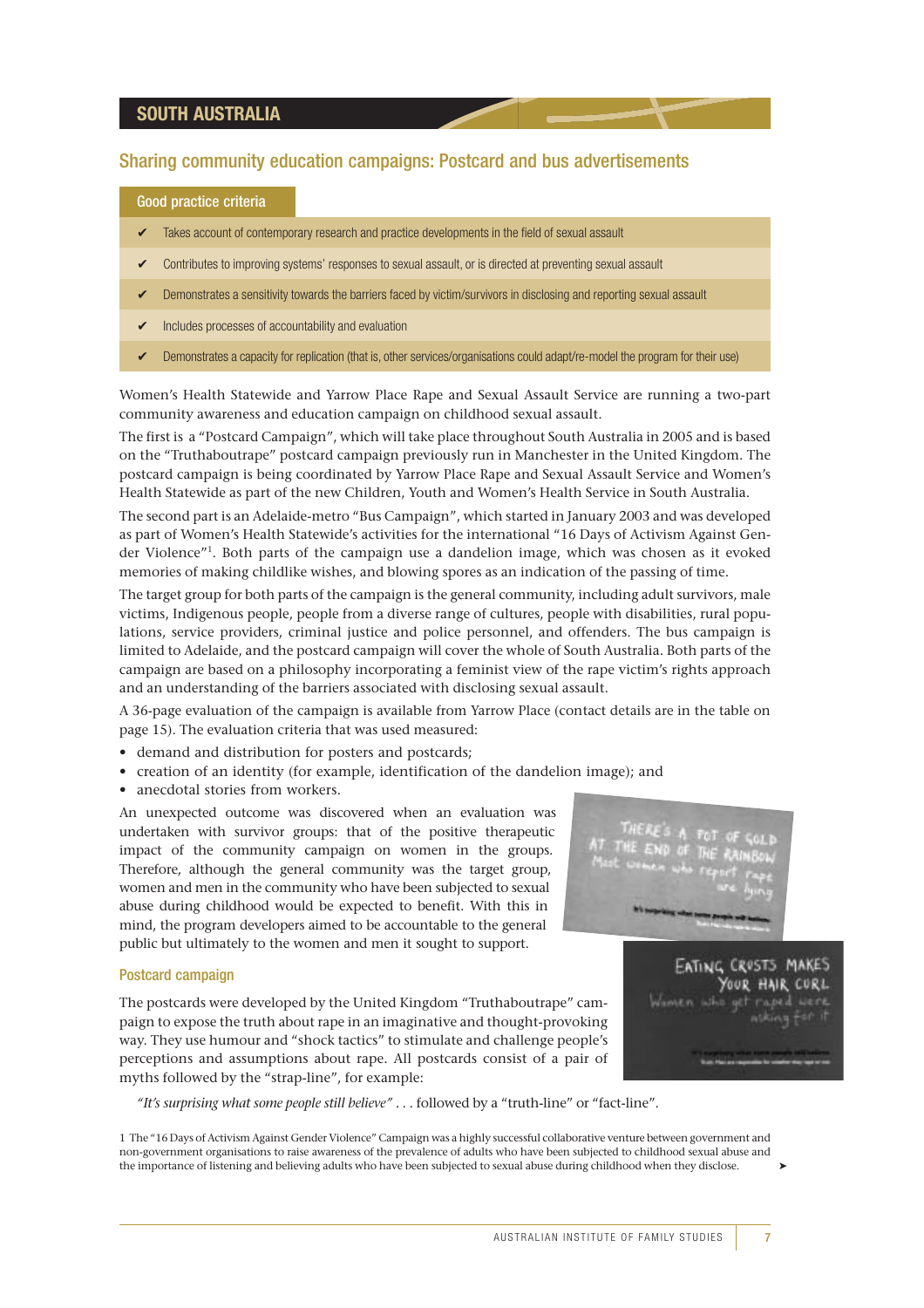The final truth-line on the cards read:

- Truth: Women of all ages, backgrounds and races get raped
- Truth: Men are responsible for whether they rape or not
- Truth: Rape is always a crime whether he's a relative, friend, acquaintance or stranger
- Truth: Women are raped every day in this country
- Truth: Men who rape lie about it
- Truth: Rape is a form of control not a loss of control

The objective is to adapt and/or further develop postcards from the United Kingdom "Truthaboutrape" campaign to a South Australian context.

#### Bus campaign

The objectives of the bus campaign were: firstly, to develop, design and promote with key stakeholders an advertising campaign that elevates the level of consciousness in the general community about the prevalence of childhood sexual abuse using the "16 Days of Activism Against Gender Violence" international campaign as a platform; and secondly, to build the capacity of the community to respond appropriately to disclosures made by adults subjected to sexual abuse during childhood.

In order to achieve these objectives, Women's Health Statewide and Yarrow Place Rape and Sexual Assault Service decided to:

- develop and design an advertisement to be displayed on Adelaide buses over the "16 Days of Activism Against Gender Violence";
- develop and design posters to be available to organisations and others in the community;
- create a logo or symbol to be used as a representation for adults subjected to sexual abuse during childhood;
- hold a launch to draw the media, departmental and political decision makers to the campaign, which will include a speech by a well-known South Australian personality;
- develop an "Avant Card" postcard to be distributed to community areas (cafes, cinemas and retail outlets); and
- develop, design and promote a pamphlet for partners, family members and friends of adults subjected to sexual abuse during childhood.

The aim of the Adelaide bus campaign was to link with the international "16 Days of Activism Against Gender Violence", in order to raise community consciousness of the prevalence of adults subjected to sexual abuse during childhood, as well as highlight the importance of listening to and believing adults when they disclose sexual abuse that occurred in childhood. The slogans used were:

*One in three women are survivors of childhood sexual abuse; we are your grandmothers, mothers, sisters, daughters, partners, cousins, friends . . .* 

*Listen, believe, make our journey easier . . .* 

*One in six men are survivors of childhood sexual abuse; we are your grandfathers, fathers, brothers, sons, partners, cousins, friends . . .* 

*Listen, believe, make our journey easier . . .* 

The campaign was important and unique in that it was the first awareness-raising event in the world to focus on the experiences of adults subjected to sexual abuse during childhood.

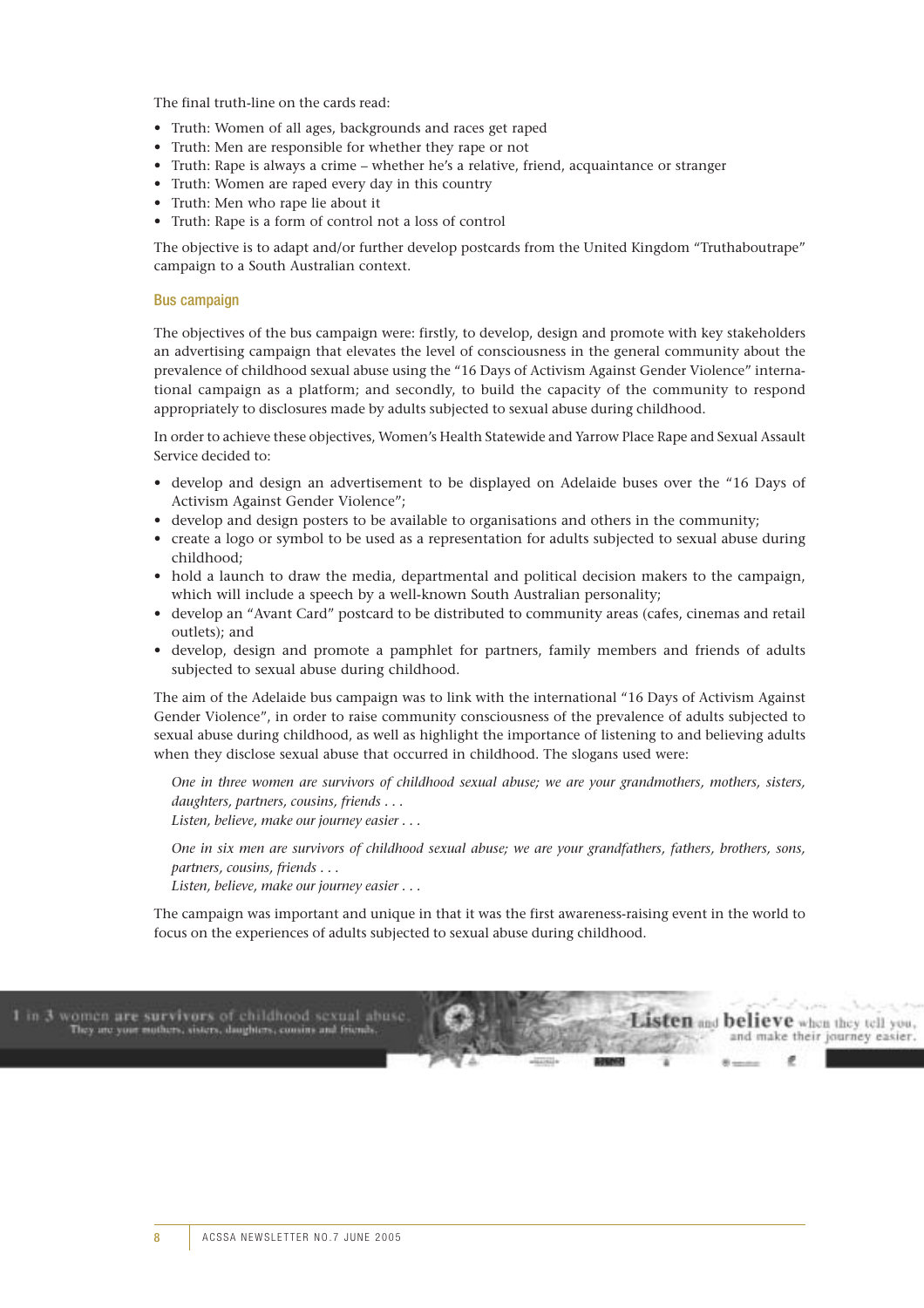#### **TASMANIA**

#### Kids Quest Project

#### Good practice criteria

- Takes account of contemporary research and practice developments in the field of sexual assault
- Contributes to improving systems' responses to sexual assault, or is directed at preventing sexual assault
- Demonstrates a sensitivity towards the barriers faced by victim/survivors in disclosing and reporting sexual assault
- $\triangleright$  Has a clearly defined conceptual framework
- Includes processes of accountability and evaluation
- ✔ Demonstrates a capacity for replication (that is, other services/organisations could adapt/re-model the program for their use)

The Tasmanian Sexual Assault Support Service (SASS) developed "Kids Quest" as both a community awareness/education program and a therapeutic-response program for child victim/survivors of sexual assault. The program's target group are children and parent/carers in the Hobart area. SASS is currently running a trial, to be completed by 30 June 2005, which will inform the development of the program for 2005-2006.

Research on the outcomes for children victim/survivors of sexual assault who do not access counselling/group work interventions indicates that ongoing developmental, behavioural and emotional problems are common. The effects on relationship and parenting skills when children become adults means that the repercussions of child sexual abuse may become inter-generational. The outlook for a child with unresolved sexualised behaviours is especially poor. The Kids Quest program aims to:

- break down the isolation experienced by children, parents/carers, and families as a result of child sexual abuse;
- provide informational and support programs for parents/carers so that they are better equipped to support their children and themselves;
- decrease the risk of children who have been subjected to sexual abuse from being further victimised through promotion of resilience, age-appropriate self-efficacy and pro-social skills;
- address the effects of traumatic experience on children who have been abused; and
- provide early intervention for children displaying sexualised behaviours, especially those at risk of offending against others.

The Kids Quest program is taking a consciously constructionist/narrative approach, and is incorporating other modalities when appropriate. For example, the program incorporates interventions from Cognitive-Behavioural Therapy where behaviour-change is a key objective; Attachment Therapy where disrupted primary attachment is a central issue for the child; and Solution-Oriented Therapy for problem-solving interventions.

Narrative therapy is regarded by SASS as a valuable standpoint in this work. Constructionist philosophy understands that, for human beings, making sense of experiences of the world is mediated through language (cognition). It is by "telling the story" of an event that people come to make meaning of it. How we tell the story reflects and informs our emotional response. Cognitive and emotional narratives are central to how an individual perceives their world and their place in it. Changing a negative narrative to a positive narrative may enhance all aspects of self-image. For children especially, story-telling is a key learning mechanism and SASS is seeking to use vehicles for therapy that are already familiar to children.

The Kids Quest program is composed of two parts – therapeutic group work for children, and information group work for parents/carers.

#### **Therapeutic group work for children**

been severely traumatised; and needs of sibling groups (whether or not all have been subject to abuse). ► The program recognises that all children are not the same. Over the long term, through the development of a range of groups the program aims to address, for example, the differing needs of boys and girls; the needs and developmental capacities of children at different ages; different cultural values and interests of minority communities; children displaying sexualised behaviours; children who have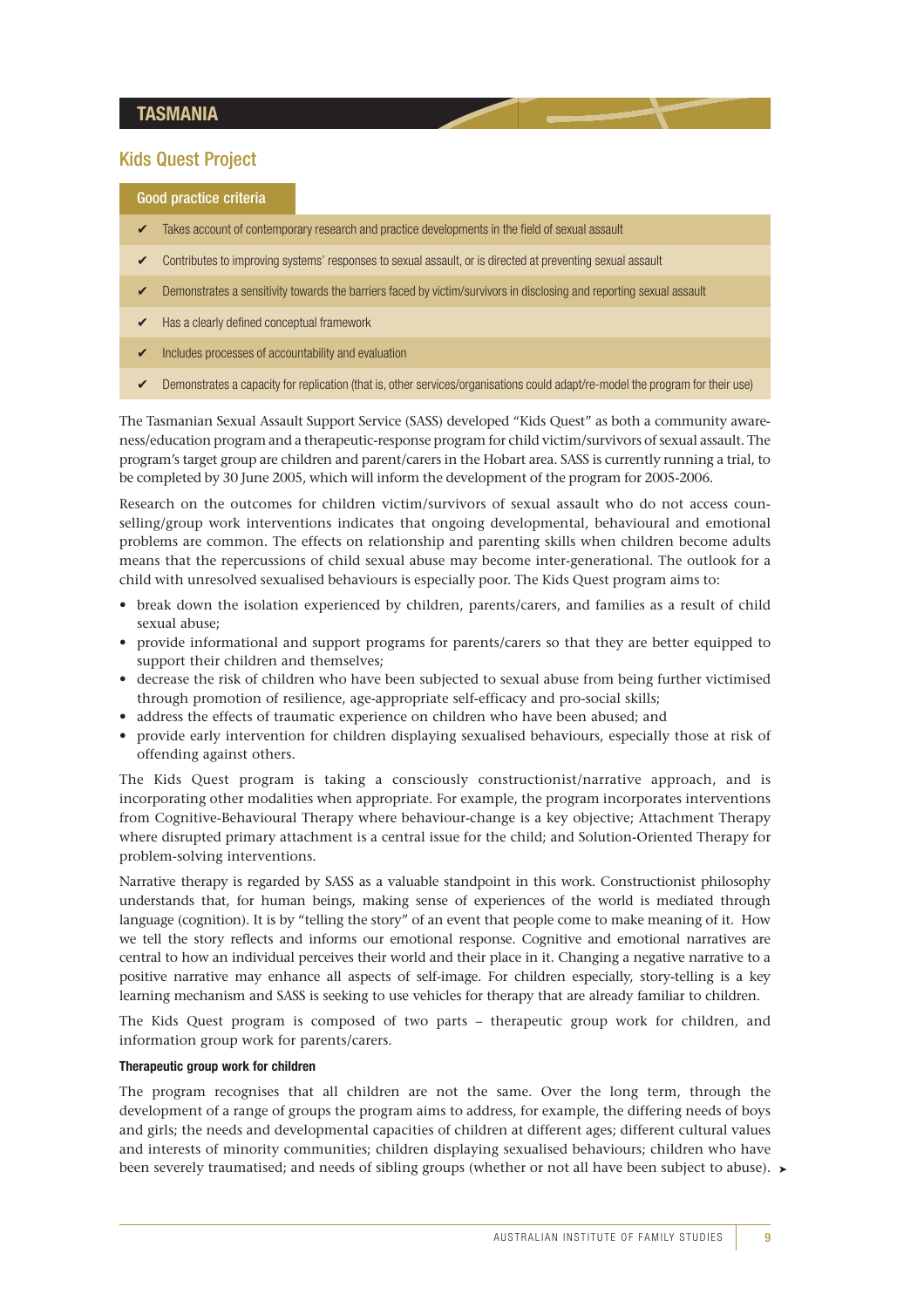The program also recognises a number of contra-indications that may militate against group work for an individual child. For example, the presence of psychosis or other mental illness; significant developmental delay; the likelihood of Court action; and the ability of an individual child to participate, at that time, in a particular group. The program trial (March to June 2005) involves 6 weekly sessions of group work for eight girls aged 7 to 11 years. The group will be run on two successive occasions and will take a mainly "narrative" approach.

Anticipated outcomes include:

- normalised responses to the experience of abuse;
- increased self-esteem, self-efficacy and problem solving ability; and
- breaking down of isolation, reduction of estrangement from peers and develop pro-social skills.

#### **Information group work for parents/carers**

Parents/carers are also involved in the children's group work in a number of ways since SASS seeks to locate the benefits of group work and counselling in the main arena of a child's life. Parents/carers are invited to a preliminary information session where SASS explains the work of the group and discuss ways primary caregivers can be involved and assist their child. This includes supporting the child with a weekly "Quest". For the final session of the group, parents/carers are invited to celebrate the conclusion of the group and the children have the opportunity to share the outcomes of the group with the adults, in a non-threatening way.

The program trial involves three weekly sessions of group work for parents, carers and others having a significant care-taking role for children who have been sexually abused. The group will be run on two successive occasions and is taking a cognitive approach. Several models will be explored for understanding the child's experience and needs, and for promoting wellbeing in the parents/carers. A therapeutic group program is anticipated for the future.

The program recognises a number of contra-indications that may mean group work is not appropriate for an individual adult. These include mental illness, the degree of traumatisation of the adult, and a family being in a crisis stage.

Anticipated outcomes include:

- breaking down isolation experienced by parents and carers following disclosure of child sexual abuse;
- increased knowledge and understanding of the dynamics of perpetration and of victimisation;
- increased understanding of the ways children respond to the experience of sexual abuse and to the repercussions of disclosure;
- increased knowledge and understanding of appropriate responses to the needs of a child who has been sexually abused; and
- understanding processes and responsibilities involved in Family Court, Child Protection, police and other systems.

Kids Quest is building on the ideas and findings of previous work in this area. Consultation with others working in this area has been invaluable, and strategies have been developed to fit the local situation. Good practice elements include:

- development of group work modules that respect and address the needs of children based on characteristics such as sex, age, culture, degree of traumatisation, whether the perpetrator was male or female;
- recognition of the confidentiality of a child's experience in group work, parents/carers are discouraged from disclosing non-essential, personal information about their child;
- the use of a variety of therapeutic modalities rather than reliance on one:
- challenging the stigma of sexual abuse and normalising responses to it;
- taking a no-blame approach with children and carers, and recognising survival strategies as skills and strengths not weaknesses;
- an evaluation strategy that is quantitative and qualitative, that uses formal and informal mechanisms, and that examines many aspects of the program: results of evaluation will be used dynamically to inform the refinement and further development of the program and, hopefully, can inform the wider debate regarding group work and other therapeutic interventions in the field of child sexual abuse.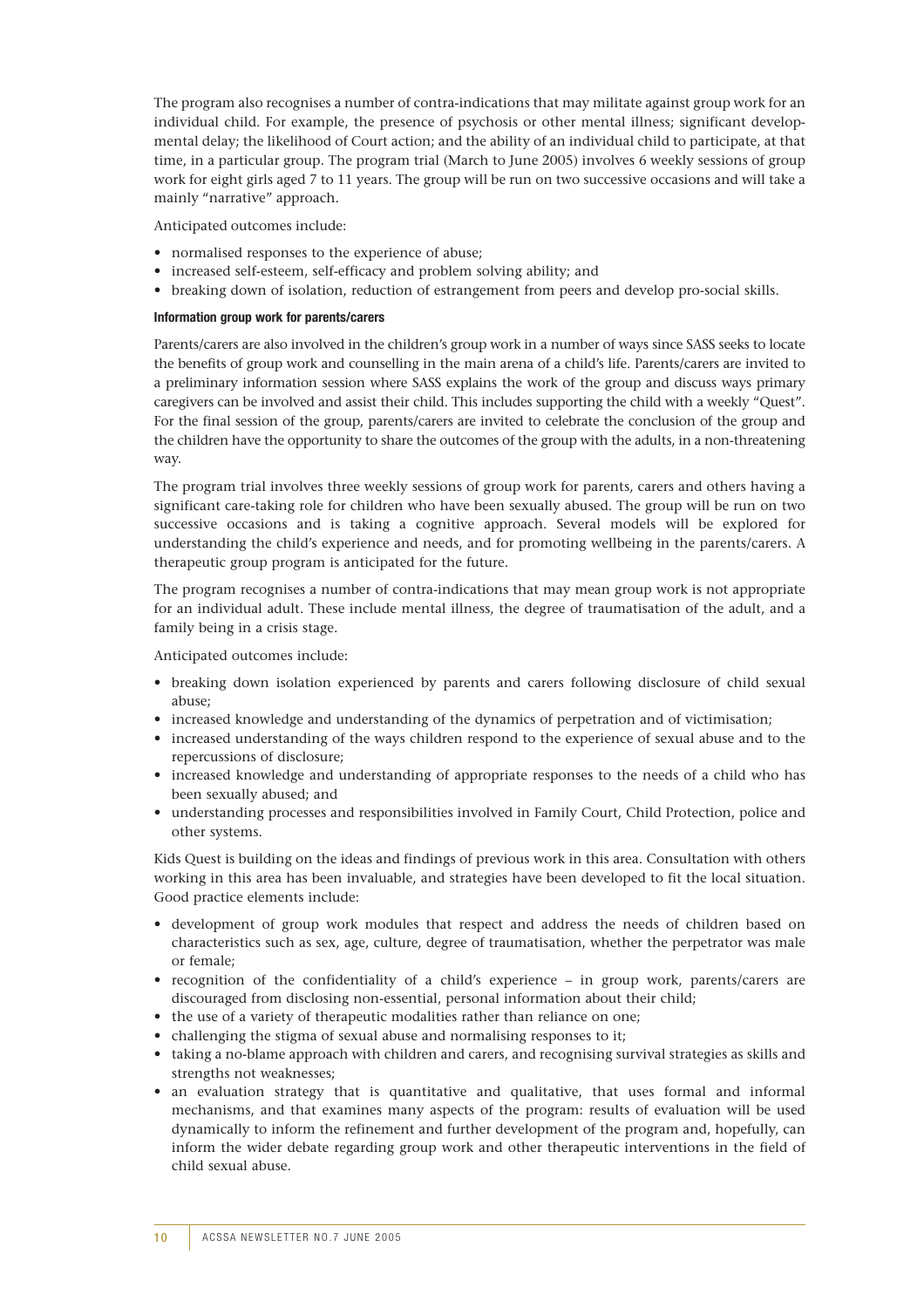#### **VICTORIA**

#### CASA Forum Inc

Good practice criteria

- Takes account of contemporary research and practice developments in the field of sexual assault
- Positions diversity as key to the development, understanding and delivery of good practice models
- Contributes to improving systems' responses to sexual assault, or is directed at preventing sexual assault
- Demonstrates a sensitivity towards the barriers faced by victim/survivors in disclosing and reporting sexual assault
- Has a clearly defined conceptual framework
- Demonstrates a capacity for replication (that is, other services/organisations could adapt/re-model the program for their use)

The Victorian CASA Forum Inc is the peak body of the state's 15 Centres Against Sexual Assault, and the Victorian Sexual Assault Crisis Line (After Hours). It started in 1987 and is ongoing.

Together, members of CASA Forum work to ensure that women, children and men who are victim/ survivors of sexual assault have access to comprehensive and timely support and intervention to address their needs. They also work towards the elimination of sexual violence through community and professional education, informing government policy, advocating for law reform and facilitating research to increase community understanding of the nature and incidence of sexual assault. In addition to therapeutic-response programs and victim/survivor advocacy, CASA's services also provide community awareness/education programs, service provider training, and training for community groups.

The Forum promotes a close working relationship with mutual respect and understanding between services, which allows for the provision of a 24-hour statewide service system, clear catchment areas, joint priorities, a unified voice with funding bodies, and the opportunity for discussion to ensure informed policy and practice. It also facilitates continuing education for workers in the field through the counsellor/advocates forum and occasional workshops and forums.

The Forum has provided representation and input on every key working group and advisory body that have addressed the issue of legal, policy and social reform for sexual assault in Victoria since its inception. It has also produced two publications: the *Victorian Standards of Practice for Centres Against Sexual Assault*, and *Where Can I Go to If I Am Sexually Assaulted?* The latter is available in 7 languages and there is also a version for Aboriginal and Torres Strait Islander communities.

The Forum reflects good practice through various initiatives, such as:

- The introduction in 2004 of a single 1800 number across the state which provides access to the closest regional CASA during business hours and the Sexual Assault Crisis Line after hours. This facilitates promotion of a single contact number for access to services across the state and avoids the situation of the victim/survivor having to guess which CASA to contact.
- The establishment of the Sexual Assault Crisis Line (after hours) in 1991. Originally called TelSASA (Telephone Service Against Sexual Assault), the service was established to provide a minimum of universal access to counselling, information and referral across the state and act as a back up after hours support to the 15 regional CASAs. It provides a single point of access after hours to crisis care for victim/survivors of recent sexual assault for the nine services across the state that provide an after hours service. This ensures easy access and early intervention at the point of crisis for victim/survivors, police and others affected by, or charged with the responsibility of responding to, sexual assault.
- The development of the *Victorian Standards of Practice for Centres Against Sexual Assault* which have been recognised as setting a benchmark for the provision of counselling and advocacy for victim/survivors of sexual assault in Victoria.

The Victorian Centres Against Sexual Assault Forum is committed to addressing all inequalities within society that result in the perpetration of sexual violence against women, children and men.

➤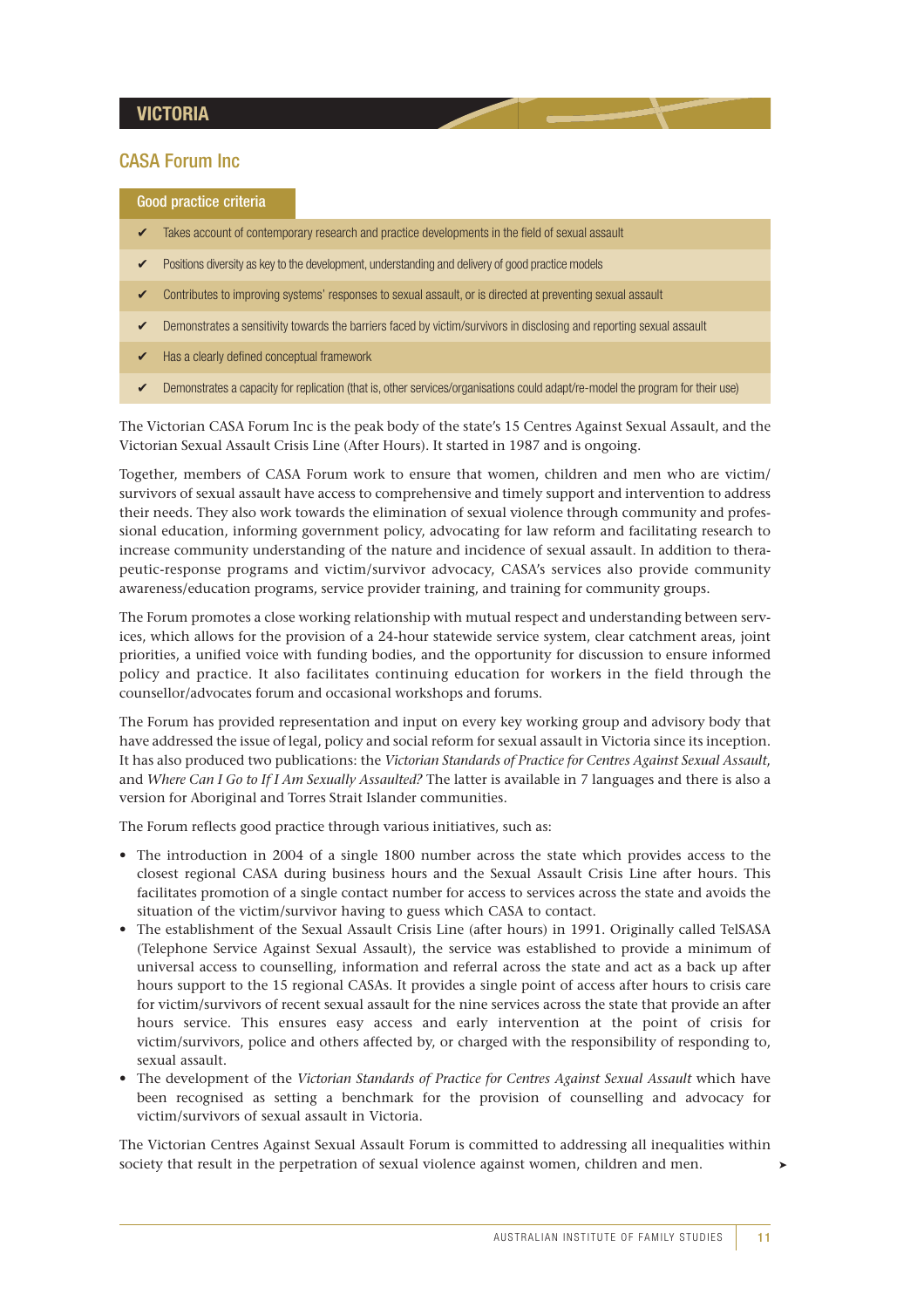The Victorian CASA Forum therefore acknowledges that:

- 1. Sexual assault is both a consequence and a reinforcer of the power disparity existing between men and women/children.
- 2. Sexual assault occurs along a continuum of violent behaviour which includes: any uninvited sexual behaviour which makes the recipient feel uncomfortable, harassed or afraid; unwanted touching or remarks; sexual harassment; coerced sexual activity; and rape with physical violence and threat to life.
- 3. The impact of sexual assault on the lives of victim/survivors is multi-faceted and complex. It includes emotional, social, psychological, legal, health and political consequences.
- 4. In order to facilitate a victim/survivor's recovery from sexual violence, the Forum recognises the importance of responding to each aspect in an appropriate and effective manner.
- 5. The impact of sexual assault can be compounded by factors relating to the stratification of society by gender, culture, race, ethnicity, age, sexuality, religion, ability and socio-economic class.

Consistent with the above knowledge is the belief that:

- sexual assault is a crime against the individual and society;
- the entire community and all tiers of government need to recognise and respond to its occurrence and take action to work towards its elimination;
- all CASAs must work toward the empowerment of service users, through the adoption of a service management (victims' rights advocacy) model where the focus of service provision must be on recent and past victim/survivors of sexual assault;
- within this model service users are offered: choices and information about the services; help with looking at their options; and support in making informed choices and decisions in regards to the systems with which they will come into contact; and
- the experience and resulting needs of victim/survivors of sexual assault must influence the scope and direction of services provided by CASAs.

#### **WESTERN AUSTRALIA**

#### Workshop: "Another Layer of Trauma"

#### Good practice criteria

- Takes account of contemporary research and practice developments in the field of sexual assault
- ✔ Positions diversity as key to the development, understanding and delivery of good practice models
- ✔ Contributes to improving systems' responses to sexual assault, or is directed at preventing sexual assault
- ✔ Demonstrates a sensitivity towards the barriers faced by victim/survivors in disclosing and reporting sexual assault
- $\triangleright$  Has a clearly defined conceptual framework
- ✔ Includes processes of accountability and evaluation
- ✔ Demonstrates a capacity for replication (that is, other services/organisations could adapt/re-model the program for their use)

The Perth Sexual Assault Resource Centre (SARC) developed a full-day workshop, entitled "Another Layer of Trauma". It is run by Dorinda Cox (Aboriginal Liaison Officer at SARC) and Helen Milroy (a child psychologist working with the Western Australian Department of Health).

The workshop focuses on the traumatic impact of sexual abuse in Aboriginal communities. It analyses and discusses this in the context of the multiple layers of trauma, both historical and current, that Aboriginal people have experienced. This validates the experience of Aboriginal people, and recognises the historical issues of dispossession and assimilation that Aboriginal people have suffered. It also enables non-Aboriginal people to be aware of the layers of trauma that may exist for Aboriginal people, especially victim/survivors of sexual assault and abuse. These layers of trauma cannot be underestimated when working with Aboriginal clients, and the workshop serves in this aspect as service-provider training on the issues and the level of sensitivity required. Implications in terms of dealing with sexual abuse are specifically explored.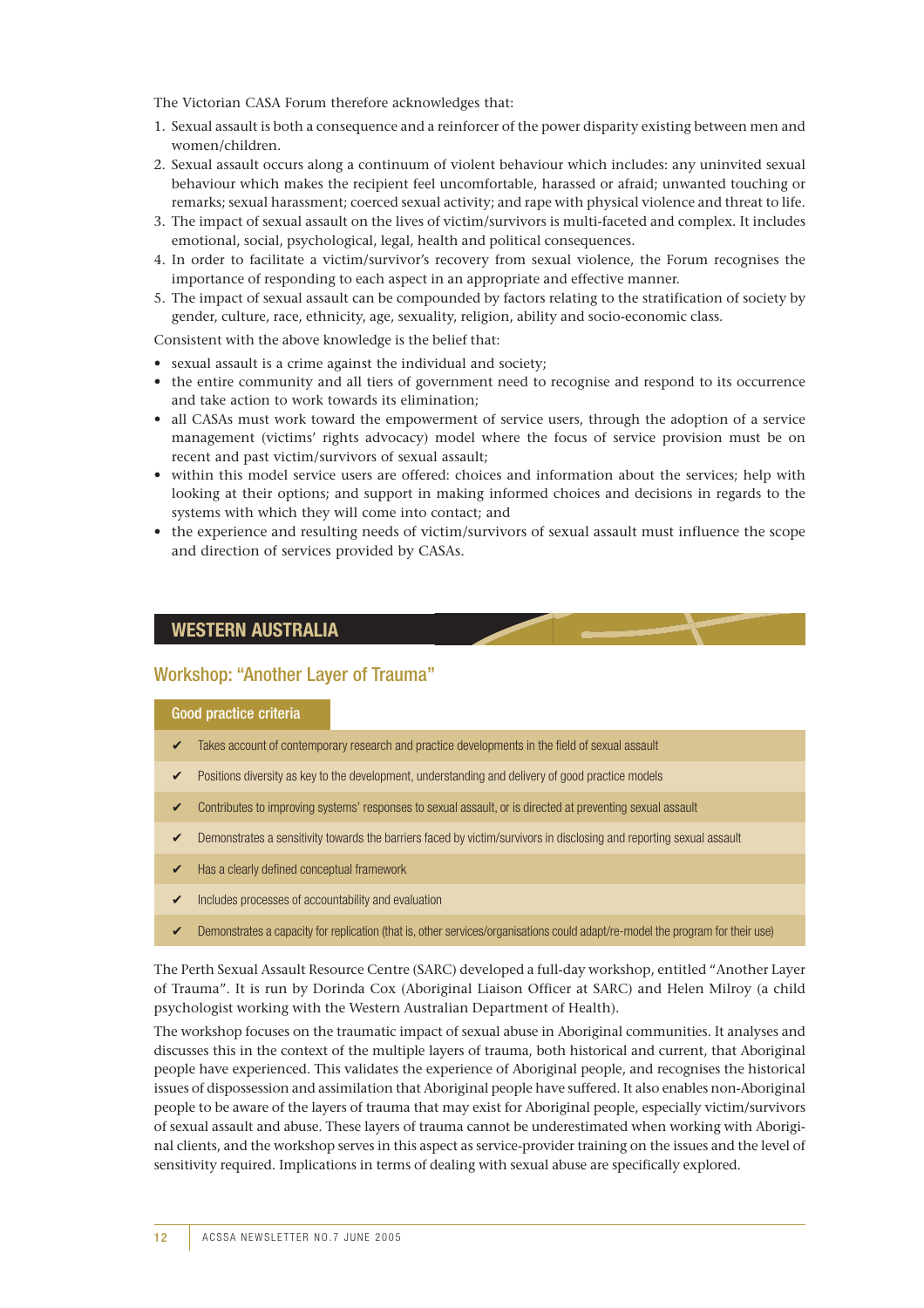The workshop can be held in local communities, urban or regional centres. Its target groups are Indigenous communities and service providers. As a good practice program it is multi-faceted. First, the workshop functions as a community awareness/education program on historical and current issues of dispossession and assimilation that create multiple layers of trauma for Aboriginal people. Second, it serves as a training program for service providers, increasing sensitivity to these layers of trauma and providing advice on dealing with this in the context of sexual assault. Finally, the workshop offers the possibility of a therapeutic response for victim/survivors of sexual abuse and other trauma, with evaluation feedback indicating victim/survivors felt their experiences were articulated, validated and respected.

The workshop draws on research by Carol Thomas (1993) in *Sexual Assault: Issues for Aboriginal Women*, as well as by Jane Lloyd and Nanette Rogers (1993) in *Crossing the Last Frontier: Problems Facing Aboriginal Women Victims of Rape in Central Australia.*

The initial workshop ran in September 2004, drawing 50 participants, and another was planned for April 2005. Evaluation of the program is external, with written evaluations by participants following workshop attendance. All evaluations received at the last workshop were overwhelmingly positive about the impact of the workshop.

| <b>GOOD PRACTICE AROUND AUSTRALIA</b>                                                                                                                |                                                                                                                                                                                                                                                                                                                                 |                                                                                                                                                                                                                                                                                                                                                                                                                                                                                                                                                                                                                                                                                                                                                                                                                                                                                                                                                                        |                                                                                                                                                                                                                                                                                                                                                                                                                                                                                                                                                                                                                                                                                                                                                                                                                                                                                                                                                                                                                                                                                                                                                                                                                                                                                                                                                                     |                                                                                                                                                                                                                                                                                                                                                                                                                                                                                                                   |  |
|------------------------------------------------------------------------------------------------------------------------------------------------------|---------------------------------------------------------------------------------------------------------------------------------------------------------------------------------------------------------------------------------------------------------------------------------------------------------------------------------|------------------------------------------------------------------------------------------------------------------------------------------------------------------------------------------------------------------------------------------------------------------------------------------------------------------------------------------------------------------------------------------------------------------------------------------------------------------------------------------------------------------------------------------------------------------------------------------------------------------------------------------------------------------------------------------------------------------------------------------------------------------------------------------------------------------------------------------------------------------------------------------------------------------------------------------------------------------------|---------------------------------------------------------------------------------------------------------------------------------------------------------------------------------------------------------------------------------------------------------------------------------------------------------------------------------------------------------------------------------------------------------------------------------------------------------------------------------------------------------------------------------------------------------------------------------------------------------------------------------------------------------------------------------------------------------------------------------------------------------------------------------------------------------------------------------------------------------------------------------------------------------------------------------------------------------------------------------------------------------------------------------------------------------------------------------------------------------------------------------------------------------------------------------------------------------------------------------------------------------------------------------------------------------------------------------------------------------------------|-------------------------------------------------------------------------------------------------------------------------------------------------------------------------------------------------------------------------------------------------------------------------------------------------------------------------------------------------------------------------------------------------------------------------------------------------------------------------------------------------------------------|--|
| Initiative /<br>program and<br>funding                                                                                                               | <b>Address and</b><br>contact details                                                                                                                                                                                                                                                                                           | <b>Resources and</b><br>program outcomes                                                                                                                                                                                                                                                                                                                                                                                                                                                                                                                                                                                                                                                                                                                                                                                                                                                                                                                               | Informing research                                                                                                                                                                                                                                                                                                                                                                                                                                                                                                                                                                                                                                                                                                                                                                                                                                                                                                                                                                                                                                                                                                                                                                                                                                                                                                                                                  | <b>Evaluation</b>                                                                                                                                                                                                                                                                                                                                                                                                                                                                                                 |  |
| <b>AUSTRALIAN CAPITAL TERRITORY</b>                                                                                                                  |                                                                                                                                                                                                                                                                                                                                 |                                                                                                                                                                                                                                                                                                                                                                                                                                                                                                                                                                                                                                                                                                                                                                                                                                                                                                                                                                        |                                                                                                                                                                                                                                                                                                                                                                                                                                                                                                                                                                                                                                                                                                                                                                                                                                                                                                                                                                                                                                                                                                                                                                                                                                                                                                                                                                     |                                                                                                                                                                                                                                                                                                                                                                                                                                                                                                                   |  |
| <b>Forensic and</b><br><b>Medical Sexual</b><br><b>Assault Care</b><br>(FAMSAC)<br>Program funding:<br>Australian Capital<br><b>Territory Health</b> | Forensic & Medical Sexual<br>Assault Care (FAMSAC)<br>Building 5 Level 1<br>Canberra Hospital<br>Canberra 2606 ACT<br>http://health.act.gov.au/sex<br>ualhealth<br>Contact:<br>Cassandra Beaumont-Brown<br><b>Clinical Nurse Coordinator</b><br>Ph: (02) 6244 2184<br>Fax: (02) 6285 3395<br>cass.beaumont-<br>brown@act.gov.au | <b>Pamphlets</b><br>• FAMSAC Information<br>pamphlets are available at:<br>http://health.act.gov.au/sex<br>ualhealth.<br>· Forensic evidence.<br>• Rape-related pregnancy.<br>• Coping after sexual<br>assault.<br>• Supporting a woman after<br>sexual assault.<br>• Information for parents<br>who's teenage has<br>experienced sexual<br>assault/rape.<br>• Supporting a man after<br>sexual assault.<br>· Your rights.<br><b>Posters</b><br>• Sexual Assault Symposium<br>/Australasian Sexual<br><b>Health Conference</b><br>Christchurch 2003.<br>• Sexual Assault Medicine<br>from Scratch: Forensic<br>education program.<br>• Sexual Assault Symposium<br>/Australasian Sexual<br><b>Health Conference</b><br>Christchurch 2003. Strong<br><b>Foundations a Nurse</b><br>Coordinator.<br>• Sexual Assault Symposium<br>/Australasian Sexual<br><b>Health Conference</b><br>Adelaide 2004 Forensic &<br><b>Medical Sexual Assault</b><br>Clinicians Australia. | <b>Articles</b><br>. Mein JK, Palmer CM, Shand MC,<br>Templeton DJ, Parekh V. (2003),<br>"Management of acute adult sexual<br>assault" Med J Aust, vol. 178, no. 5,<br>pp. 226-230.<br>· Parekh V, Beaumont Brown C. (2003),<br>"Follow up of patients who have been<br>recently sexually assaulted", Sex Transm<br>Infect, vol. 79, p. 349.<br>· Parekh V. (2004), A taboo topic for dinner<br>conversation, (eds) Tang S, Ding J, Annual<br>Publication of the Australian Chinese<br>Medical Association Inc. Ivy Printing,<br>Victoria, p.56.<br>· Parekh V, Currie M, & Beaumont Brown C.<br>(2005), "A postgraduate sexual assault<br>medicine program: Sexual assault medicine<br>from scratch", Science Medicine and the<br>Law, vol. 44, no. 2 (Accepted for<br>publication).<br>· Parekh V., "Responding To Sexual Assault-<br>Medico legal services in the ACT", The Key<br>to Closing the Gap, The Canberra Hospital<br>(June 2002, Aug 2003 Aug 2004).<br>Conference papers<br>• Sexual Assault Satellite Symposium, Perth<br>2002 Parekh V. Case presentation.<br>· Sexual Assault Satellite Symposium,<br>Adelaide 2004 Parekh V, Martin S, Tyson<br>A, Beaumont-Brown C. Case presentations.<br>· Sexual Assault Satellite Symposium,<br>Adelaide 2004 Parekh V & Brennan P.<br>The Great Debate: Should photographs of<br>genital injures be taken. | A postal survey to all<br>involved external services<br>is undertaken annually.<br>Comments have been<br>consistent and extremely<br>positive with suggestions<br>on improving community<br>awareness of the service.<br>This was acted on.<br>A non-identifiable<br>questionnaire is given to<br>clients at the 12-week<br>follow up visit. This can be<br>placed in the drop box in<br>the front of the clinic or<br>posted for return to the<br>service. This qualitative<br>data is again very positive.<br>➤ |  |
|                                                                                                                                                      |                                                                                                                                                                                                                                                                                                                                 |                                                                                                                                                                                                                                                                                                                                                                                                                                                                                                                                                                                                                                                                                                                                                                                                                                                                                                                                                                        |                                                                                                                                                                                                                                                                                                                                                                                                                                                                                                                                                                                                                                                                                                                                                                                                                                                                                                                                                                                                                                                                                                                                                                                                                                                                                                                                                                     |                                                                                                                                                                                                                                                                                                                                                                                                                                                                                                                   |  |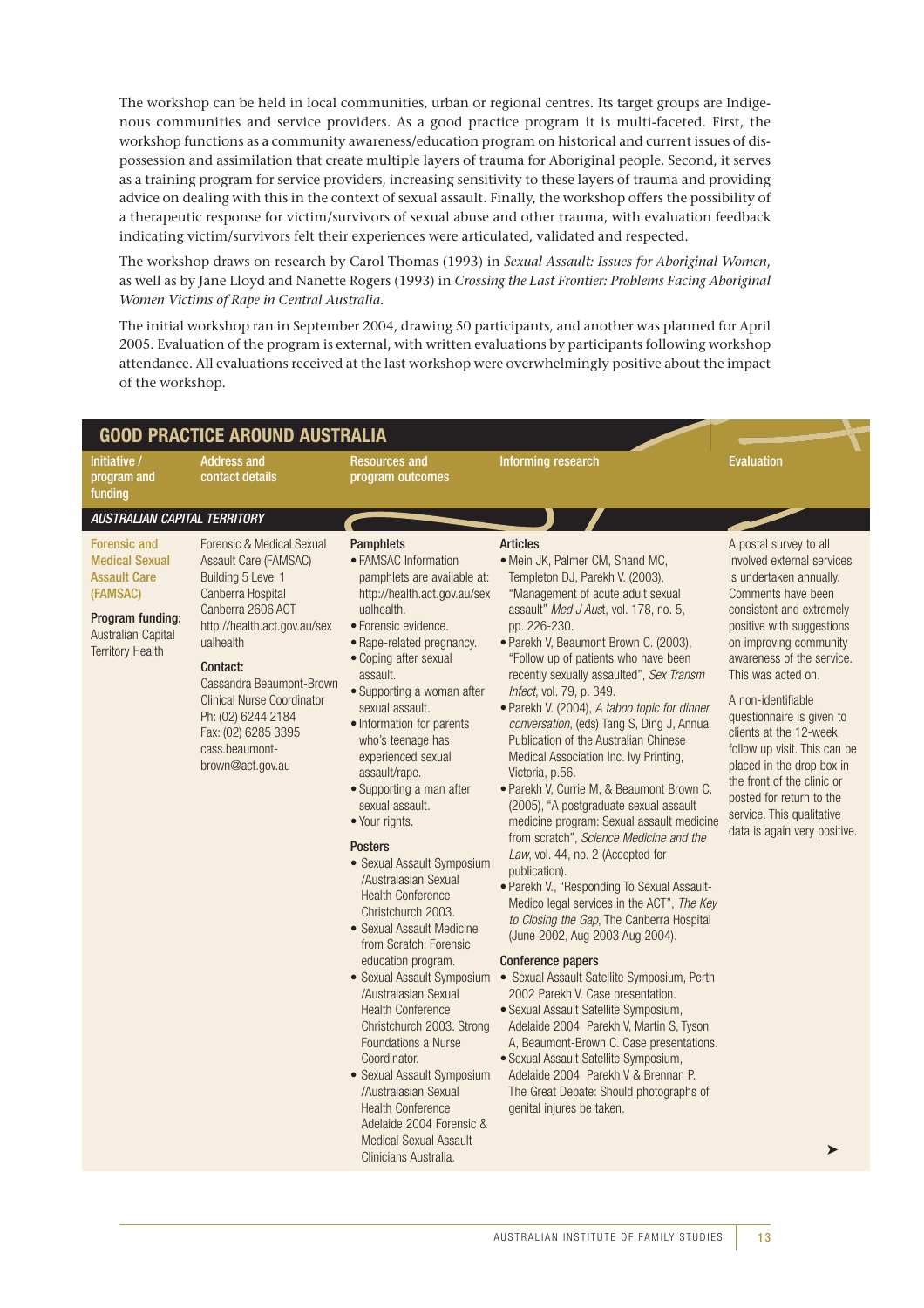| <b>GOOD PRACTICE AROUND AUSTRALIA</b>                                                                                                                                                                          |                                                                                                                                                                                                                               | continued                                                                                                                                                                     |                                                                                                                                                                                                                                                                                                                                                                                                                                                                                                                                                                                                                                            |                                                                                                                                                                                                                                                                                                                                                                                                                                            |
|----------------------------------------------------------------------------------------------------------------------------------------------------------------------------------------------------------------|-------------------------------------------------------------------------------------------------------------------------------------------------------------------------------------------------------------------------------|-------------------------------------------------------------------------------------------------------------------------------------------------------------------------------|--------------------------------------------------------------------------------------------------------------------------------------------------------------------------------------------------------------------------------------------------------------------------------------------------------------------------------------------------------------------------------------------------------------------------------------------------------------------------------------------------------------------------------------------------------------------------------------------------------------------------------------------|--------------------------------------------------------------------------------------------------------------------------------------------------------------------------------------------------------------------------------------------------------------------------------------------------------------------------------------------------------------------------------------------------------------------------------------------|
| Initiative /<br>program and<br>funding                                                                                                                                                                         | <b>Address and</b><br>contact details                                                                                                                                                                                         | <b>Resources and</b><br>program outcomes                                                                                                                                      | Informing research                                                                                                                                                                                                                                                                                                                                                                                                                                                                                                                                                                                                                         | <b>Evaluation</b>                                                                                                                                                                                                                                                                                                                                                                                                                          |
|                                                                                                                                                                                                                |                                                                                                                                                                                                                               |                                                                                                                                                                               | · Australian College of Legal Medicine<br>Weekend of Clinical Forensic Medicine<br>Sydney 2004 Parekh V. Issues with<br>photography in sexual assault Books and<br>Guidelines.<br>· Parekh V. (ed) Fairley K, Russel D, Bradford<br>D. (May 2005). Sexual Assault, Chapter 26.<br>In Sexual Health Medicine - A Clinical<br>Approach. (Accepted for publication).<br>· Parekh V. (2005). National management<br>guidelines for sexually transmissible<br>infections: Sexual assault reference<br>chapter. The Venereology Society of Victoria<br>Incorporated.<br>· Pharmacy Guild of Australia Guidelines for<br>emergency contraception. |                                                                                                                                                                                                                                                                                                                                                                                                                                            |
| <b>NEW SOUTH WALES</b>                                                                                                                                                                                         |                                                                                                                                                                                                                               |                                                                                                                                                                               |                                                                                                                                                                                                                                                                                                                                                                                                                                                                                                                                                                                                                                            |                                                                                                                                                                                                                                                                                                                                                                                                                                            |
| <b>Rape Crisis Online</b><br>Program funding:<br>• New South Wales<br>Law and Justice<br>Foundation<br>• New South Wales<br>Department of<br>Health<br>• National Rugby<br>League (NRL)<br>• Private donations | New South Wales Rape<br><b>Crisis Centre</b><br>P.O. Box 555<br>Drummoyne 2047 NSW<br>www.nswrapecrisis.com.au<br>Contact:<br>Karen Willis Manager<br>Ph: (02) 9819 7357<br>Fax: (02) 9819 6295<br>karen@nswrapecrisis.com.au | Website at:<br>www.nswrapecrisis.com.au<br>Rape Crisis Online will be up<br>and running in July 2005.<br>The service will be promoted<br>once staffing has been<br>finalised. | Research indicates that young people feel<br>comfortable in an online environment.<br>Australian Bureau of Statistics (2000), Use of<br>the internet by householders, August 2000,<br>catalogue no. 8147, ABS, Canberra.<br>Better Health Channel, Health information on<br>the internet, Victorian Government. Available:<br>http//www.betterhealth.vic.gov.au/bhcv2/bhar<br>ticles.nsf/pages/Health_information_on_the_<br>Internet?OpenDocument.                                                                                                                                                                                        | Evaluation has not yet<br>been completed, but an<br>internal evaluation is<br>planned along the<br>following criteria:<br>• an increase in the<br>number of callers who<br>make contact for the<br>first time:<br>• an increase in the number<br>of callers who indicate<br>they may speak with<br>Police:<br>• number of callers who<br>indicate they would not<br>have made initial contact<br>by phone; and<br>· service user feedback. |
| <b>NORTHER TERRITORY</b>                                                                                                                                                                                       |                                                                                                                                                                                                                               |                                                                                                                                                                               |                                                                                                                                                                                                                                                                                                                                                                                                                                                                                                                                                                                                                                            |                                                                                                                                                                                                                                                                                                                                                                                                                                            |
| <b>Respect Relate</b><br><b>Stop Rape</b><br>Program funding:<br>Northern Territory<br>Department of<br>Health and<br><b>Community Services</b>                                                                | Ruby Gaea Darwin Centre<br><b>Against Rape</b><br>PO Box 42082<br>Casuarina 0811 NT<br>No website<br>Contact:<br>Naomi Brennan<br>Coordinator<br>Ph: (08) 89450155<br>Fax: (08) 89452783<br>rubygaea@octa4.net.au             | Schools education program.                                                                                                                                                    | The program is grounded in feminist<br>philosophy and informed by feminist practice.<br>It uses the traditional tools of social<br>deconstruction and gives them a<br>contemporary relevance.<br>The program was initially trialled using<br>external action research by a youth worker in<br>consultation with facilitators who delivered<br>the program, participating schools, teachers<br>and students. Data gathered was used to<br>inform the redesign of the program to what it<br>is today. Feedback on each session was<br>given from students and from facilitators.                                                             | Evaluation is ongoing and<br>reflective to ensure it meets<br>the needs of the target<br>group. It takes the form of<br>written questionnaires<br>completed by participants<br>and facilitators.                                                                                                                                                                                                                                           |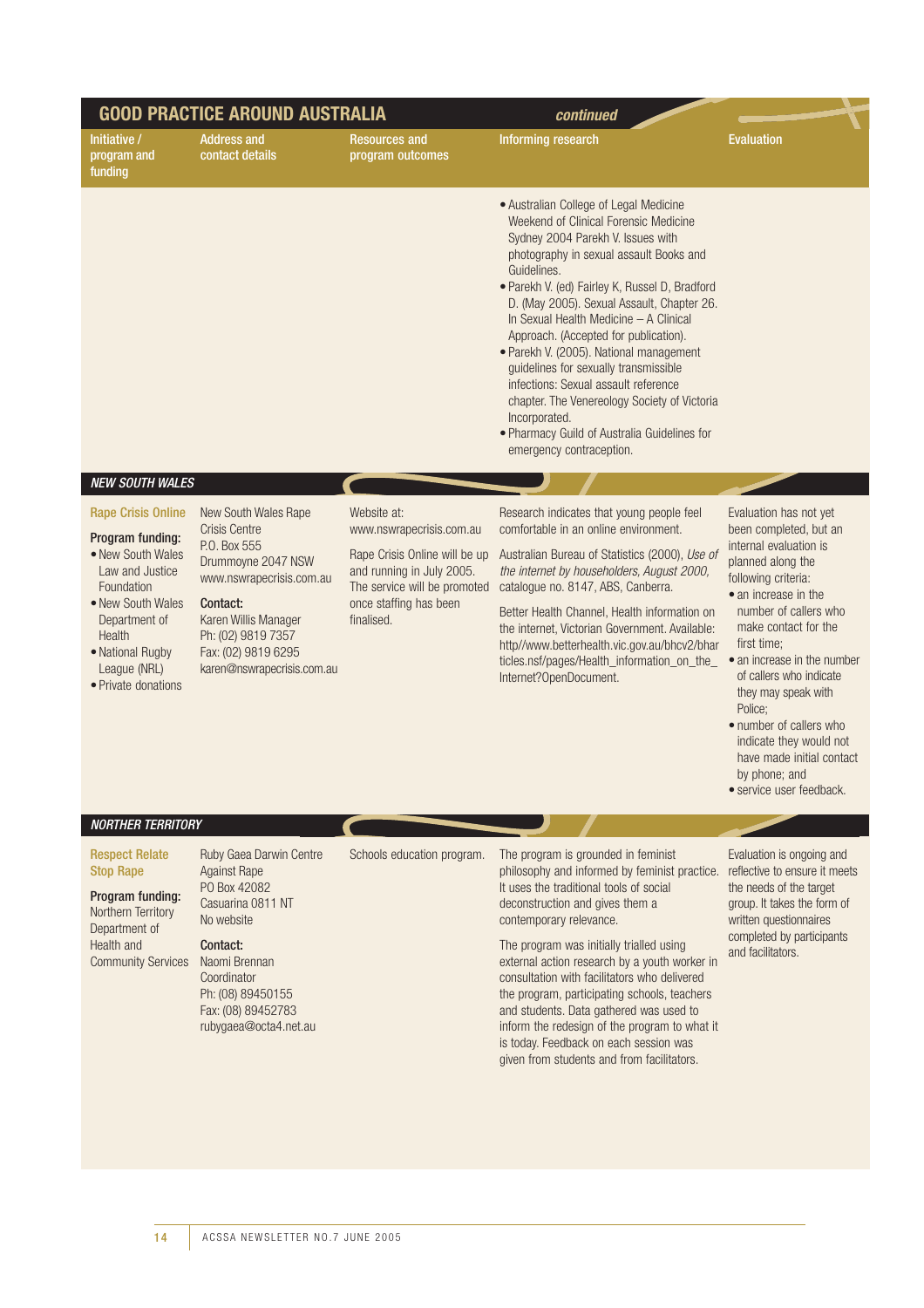|                                                                                                                                                                                                                                                                                                                                                                                                    | <b>GOOD PRACTICE AROUND AUSTRALIA</b>                                                                                                                                                                                                                                                                                        |                                                                                                                                                                                   | continued                                                                                                                                                                                                                                                                                                                                                                                                                                                                                                                                                                                                                                                                                                                                                                                                                                               |                                                                                                                                                                                                                                                                                                                                                            |
|----------------------------------------------------------------------------------------------------------------------------------------------------------------------------------------------------------------------------------------------------------------------------------------------------------------------------------------------------------------------------------------------------|------------------------------------------------------------------------------------------------------------------------------------------------------------------------------------------------------------------------------------------------------------------------------------------------------------------------------|-----------------------------------------------------------------------------------------------------------------------------------------------------------------------------------|---------------------------------------------------------------------------------------------------------------------------------------------------------------------------------------------------------------------------------------------------------------------------------------------------------------------------------------------------------------------------------------------------------------------------------------------------------------------------------------------------------------------------------------------------------------------------------------------------------------------------------------------------------------------------------------------------------------------------------------------------------------------------------------------------------------------------------------------------------|------------------------------------------------------------------------------------------------------------------------------------------------------------------------------------------------------------------------------------------------------------------------------------------------------------------------------------------------------------|
| Initiative /<br>program and<br>funding                                                                                                                                                                                                                                                                                                                                                             | <b>Address and</b><br>contact details                                                                                                                                                                                                                                                                                        | <b>Resources and</b><br>program outcomes                                                                                                                                          | Informing research                                                                                                                                                                                                                                                                                                                                                                                                                                                                                                                                                                                                                                                                                                                                                                                                                                      | <b>Evaluation</b>                                                                                                                                                                                                                                                                                                                                          |
| QUEENSLAND                                                                                                                                                                                                                                                                                                                                                                                         |                                                                                                                                                                                                                                                                                                                              |                                                                                                                                                                                   |                                                                                                                                                                                                                                                                                                                                                                                                                                                                                                                                                                                                                                                                                                                                                                                                                                                         |                                                                                                                                                                                                                                                                                                                                                            |
| <b>Working with</b><br>young women<br>who self harm<br>Program funding:<br>• Queensland Health<br>Sexual Assault<br>Support and<br>Prevention Program<br>• ZONTA Club of<br><b>Brisbane North</b>                                                                                                                                                                                                  | Zig Zag Young Women's<br>Resource Centre Inc.<br>575 Old Cleveland Road<br>Camp Hill 4152 QLD<br>www.zigzag.org.au<br>Contact:<br>Erica Fernandez<br>Sexual Assault Worker<br>Ph: (07) 3843 1823<br>Fax: (07) 3398 5400                                                                                                      | Book "Working with Young<br>Women Who Self Harm"<br>available from Zig Zag<br>through phone, fax or email.<br>Cost \$10.00.                                                       | Dialectical Behaviour Therapy (DBT) has been<br>evaluated in the United States and has been<br>found to be useful for work with people<br>diagnosed with "borderline personality<br>disorder'. DBT is now used in psychiatric<br>institutions in Australia and the United<br>Kingdom.                                                                                                                                                                                                                                                                                                                                                                                                                                                                                                                                                                   | Written evaluations<br>following attendance at<br>workshops based on the<br>book.                                                                                                                                                                                                                                                                          |
| SOUTH AUSTRALIA                                                                                                                                                                                                                                                                                                                                                                                    |                                                                                                                                                                                                                                                                                                                              |                                                                                                                                                                                   |                                                                                                                                                                                                                                                                                                                                                                                                                                                                                                                                                                                                                                                                                                                                                                                                                                                         |                                                                                                                                                                                                                                                                                                                                                            |
| <b>Sharing</b><br>community<br>education<br>campaigns: Bus<br>advertisements<br>and postcard<br>advertisements<br>Program funding:<br>Bus Campaign -<br>South Australian<br>Department of Health<br>plus donations from a Ph: (08) 8226 8777<br>multiple of services,<br>including NGOs.<br>Postcard Campaign-<br>seeking support from<br>the South Australian<br>Government and<br>"Avant Cards". | Women's Health Statewide &<br>Yarrow Place Rape and<br><b>Sexual Assault Service</b><br>55 King William Rd<br>North Adelaide 5063 SA<br>www.whs.sa.gov.au<br>Contact:<br>Vanessa Swan Director:<br>Yarrow Place,<br>Ann-Marie Hayes Director:<br>Women's Health Statewide<br>Fax: (08) 8226 8778<br>swanv@mail.wch.sa.gov.au | "It's not my shame",<br><b>Holden Evaluation:</b><br>http://www.whs.sa.gov.au/<br>pub/16_days_evaluation.pdf<br>"Truthaboutrape" website:<br>http://www.truthaboutrape.<br>co.uk/ | A research project was carried out in<br>Adelaide in 2002 to explore the current<br>service needs of adults subjected to child<br>sexual abuse, which indicated that the most<br>unhelpful responses that survivors had to<br>deal with in the community were disbelief or<br>minimisation of their experience.<br>This research presented in the Women's<br>Safety Australia (Australian Bureau of<br>Statistics 1996) found that many women felt<br>guilt and shame following rape because they<br>blamed themselves for the assault.                                                                                                                                                                                                                                                                                                                 | Evaluated by various<br>methods, including:<br>• demand and distribution<br>for posters and<br>postcards;<br>• creation of an identity, for<br>example, dandelion; and<br>• anecdotal stories from<br>workers.<br>See full evaluation report<br>for detailed evaluation<br>(available online at<br>http://www.whs.sa.gov.au/<br>pub/16_days_evaluation.pdf |
| <b>TASMANIA</b>                                                                                                                                                                                                                                                                                                                                                                                    |                                                                                                                                                                                                                                                                                                                              |                                                                                                                                                                                   |                                                                                                                                                                                                                                                                                                                                                                                                                                                                                                                                                                                                                                                                                                                                                                                                                                                         |                                                                                                                                                                                                                                                                                                                                                            |
| <b>Kids Quest Project</b><br>Program funding:<br>Department of<br>Health and Human<br>Services, Tasmania                                                                                                                                                                                                                                                                                           | Sexual Assault Support<br>Service Inc<br>PO Box 217<br>North Hobart 7000 TAS<br>www.sass.org.au<br>Contact:<br>Karen Jones<br><b>Chief Executive Officer</b><br>Ph (03) 6231-1811<br>Fax (03) 6231-5370<br>ceo@sass.org.au                                                                                                   | Workshop.                                                                                                                                                                         | The Sexual Assault Support Service has<br>provided its Children's Counselling Service<br>for three years. The experience and<br>understanding gained during this time has<br>been invaluable in directing the group work<br>program.<br>A literature search of group programs has<br>been conducted for the pilot stage of the<br>project. A more extensive review of practice<br>and experience in Australia and elsewhere<br>will be carried out in the development phase.<br>Research on the outcomes for children who<br>do not access counselling/group work<br>interventions indicates that ongoing<br>developmental, behavioural and emotional<br>problems are common. The effects on<br>relationship and parenting skills when<br>children become adult means that the<br>repercussions of child sexual abuse may<br>become inter-generational. | For the final session of the<br>group, parents/carers are<br>invited to celebrate the<br>conclusion of the group<br>and the children have the<br>opportunity to share the<br>outcomes of the group<br>with the adults, in a non-<br>threatening way.                                                                                                       |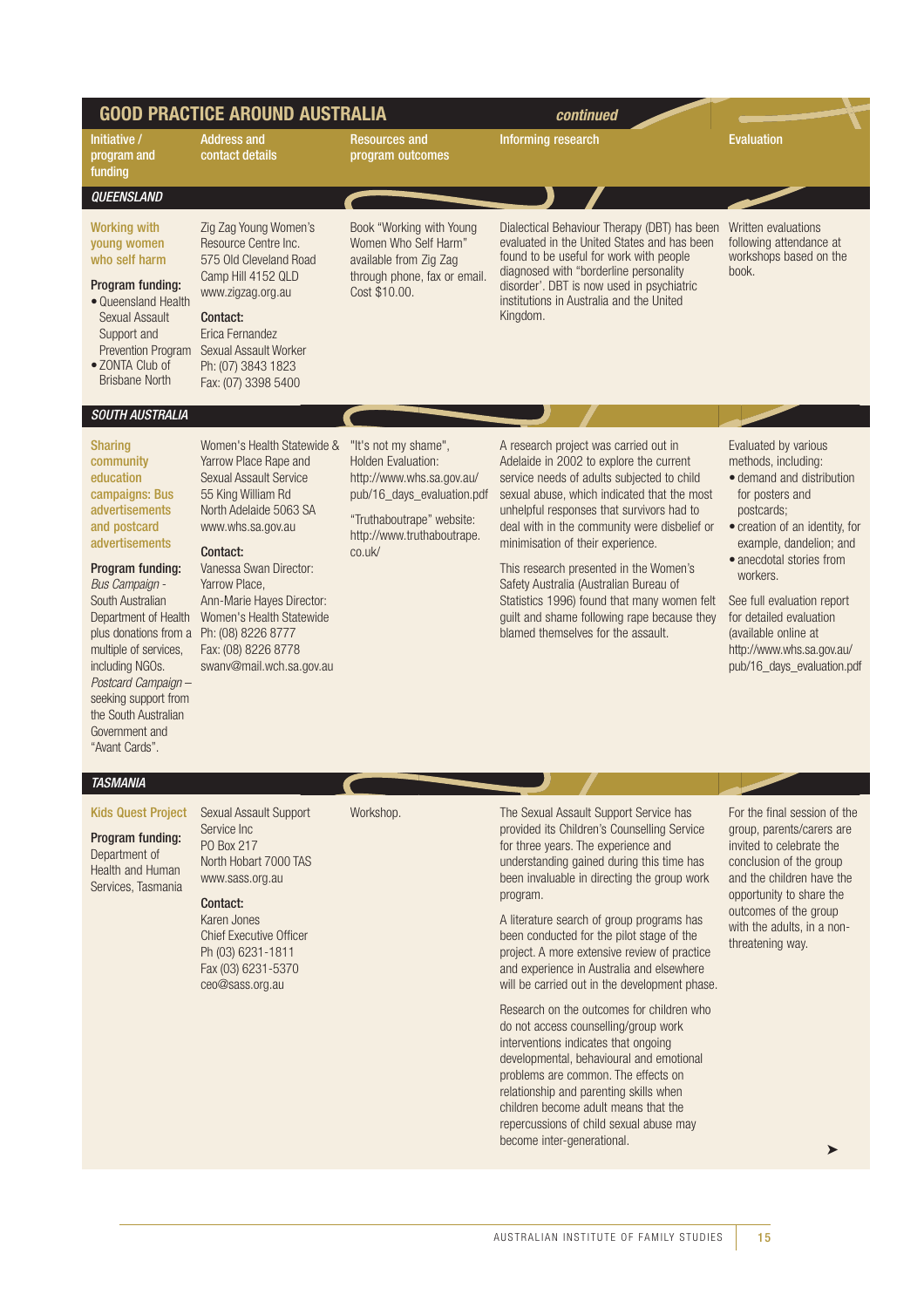| <b>GOOD PRACTICE AROUND AUSTRALIA</b>                                                                                                     |                                                                                                                                                                                                                             |                                                          | continued                                                                                                                                                                                                                                                                                                                                                                                                                                                                                                                           |                                                                                                                                                                                           |
|-------------------------------------------------------------------------------------------------------------------------------------------|-----------------------------------------------------------------------------------------------------------------------------------------------------------------------------------------------------------------------------|----------------------------------------------------------|-------------------------------------------------------------------------------------------------------------------------------------------------------------------------------------------------------------------------------------------------------------------------------------------------------------------------------------------------------------------------------------------------------------------------------------------------------------------------------------------------------------------------------------|-------------------------------------------------------------------------------------------------------------------------------------------------------------------------------------------|
| Initiative /<br>program and<br>funding                                                                                                    | <b>Address and</b><br>contact details                                                                                                                                                                                       | <b>Resources and</b><br>program outcomes                 | <b>Informing research</b>                                                                                                                                                                                                                                                                                                                                                                                                                                                                                                           | <b>Evaluation</b>                                                                                                                                                                         |
| <b>VICTORIA</b>                                                                                                                           |                                                                                                                                                                                                                             |                                                          |                                                                                                                                                                                                                                                                                                                                                                                                                                                                                                                                     |                                                                                                                                                                                           |
| <b>CASA Forum Inc.</b><br>Program funding:<br>Individual services<br>funded by the<br>Victorian<br>Department of<br><b>Human Services</b> | <b>CASA House</b><br>270 Cardigan Street<br>Carlton 3053 VIC<br>www.casaforum.org.au<br>Contact:<br>Marg D'Arcy / Helen<br>Makregiorgos<br>Ph: (03) 9347 3066<br>marg.darcy@rwh.org.au                                      | Service network, plus<br>website at: http://casa.org.au/ | <b>Publications:</b><br>• Victorian Standards of Practice for Centres<br>Against Sexual Assault.<br>• Where Can I Go to If I Am Sexually<br>Assaulted? Available in seven languages<br>and a version for Aboriginal and Torres<br>Strait Islander communities.                                                                                                                                                                                                                                                                      | Informal feedback from<br>services.                                                                                                                                                       |
| <b>WESTERN AUSTRALIA</b>                                                                                                                  |                                                                                                                                                                                                                             |                                                          |                                                                                                                                                                                                                                                                                                                                                                                                                                                                                                                                     |                                                                                                                                                                                           |
| <b>Another Layer of</b><br><b>Trauma</b><br>Program funding:<br>Western Australian<br>Department of<br><b>Health</b>                      | Sexual Assault Resource<br>Centre<br>PO Box 842,<br>Subiaco 6902 WA<br>No website<br>Contact:<br>Dorinda Cox<br>Aboriginal Liaison Officer<br>Ph: (08) 9340 1820<br>Fax: (08) 9340 1815<br>dorinda.cox@health.wa.<br>gov.au | Workshop.                                                | Thomas, Carol (1993), "Sexual Assault:<br>Issues for Aboriginal Women", in P.W. Easteal<br>(ed.), Without consent: confronting adult<br>sexual violence; proceedings of a conference<br>held, 27-29 October 1992. Canberra, ACT:<br>Australian Institute of Criminology, 1993,<br>pp. 139-147.<br>Lloyd, Jane & Rogers, Nanette (1993),<br>"Crossing the Last Frontier: Problems facing<br>Aboriginal Women Victims of Rape in Central<br>Australia", in P.W. Easteal (ed.), Without<br>consent: confronting adult sexual violence; | Written evaluations<br>following attendance. All<br>evaluations received were<br>very positive and there are<br>currently 80 people<br>registered for the next<br>workshop in April 2005. |

proceedings of a conference held, 27-29 October 1992, Canberra, Australian Institute

of Criminology, pp. 149-164.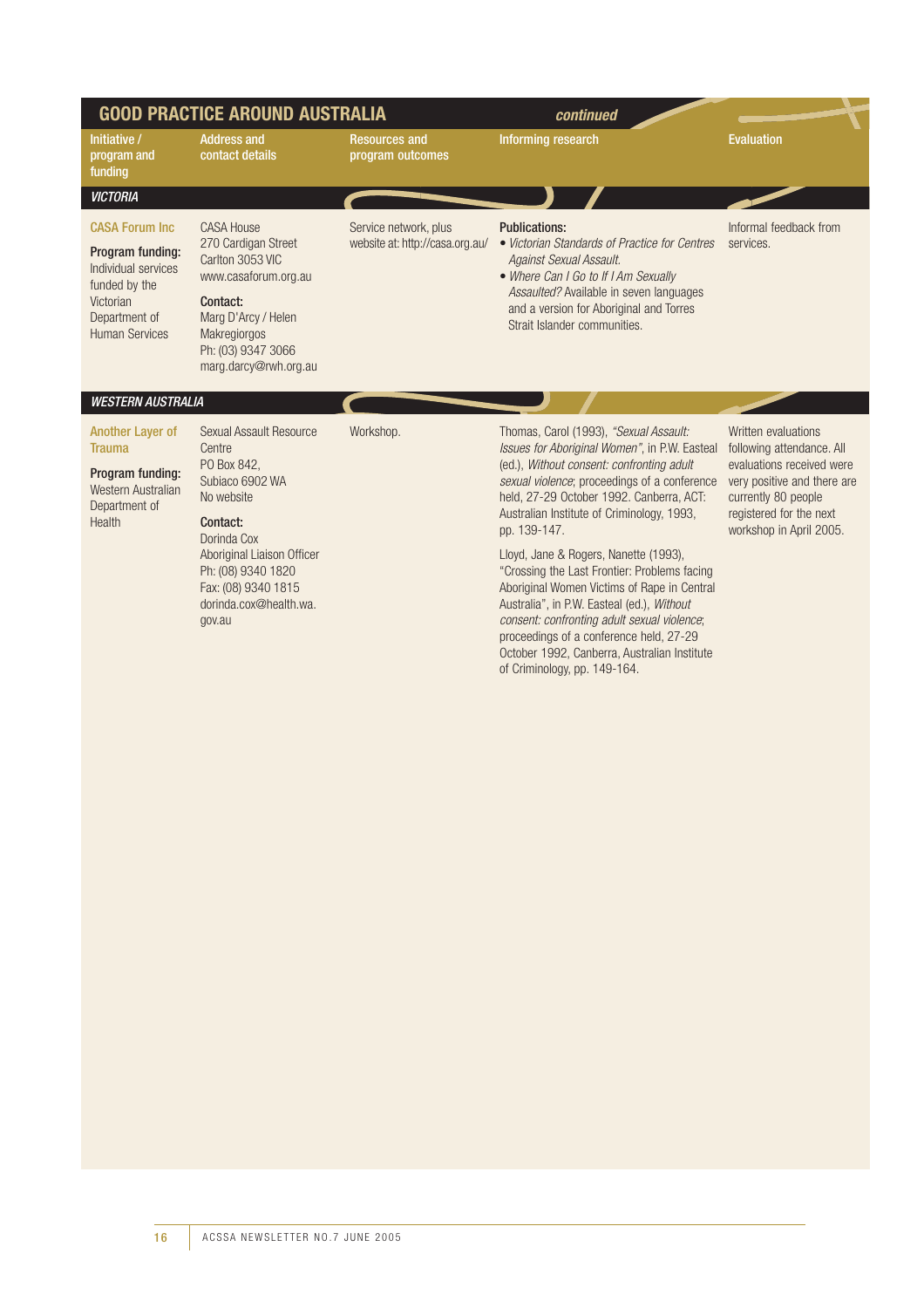## Visit ACSSA's online database

#### http://www.aifs.gov.au/acssa/gpdb/goodpractice.html

#### The Good Practice programs currently featured on the ACSSA website are:

#### About Date Rape Website

Provides non-judgmental and supportive information to young people seeking help or information about date rape and sexual assault.

#### 16 Days of Activism Against Gender Violence Campaign

Community awareness campaign to promote understanding around adult survivors of childhood sexual abuse.

#### Celebrate Don't Violate

Health promotion and crime prevention strategy targeting school leavers.

#### Feeling Safe Together

Safety programs in primary schools through training of staff, parents and children.

#### Information Kit About Sexual Assault for the Deaf Community

Information brochure and DVD about sexual assault, specifically designed to meet the needs of the deaf community.

#### Professional and Community Training in Sexuality and Disability

Training workshops and seminars for support workers, service providers and carers of people with disabilities in the area of sexuality.

#### Protocol: A Coordinated Approach to Better Respond to Drug Facilitated Sexual Assault

A protocol developed to ensure all victims of drug-facilitated sexual assault receive appropriate treatment and referrals, and to improve the current services provided to victims/survivors of drug-facilitated sexual assault by promoting a better understanding of the roles and responsibilities of service providers.

#### Respect, Protect, Connect

School-based peer educator program for years 7 to 12.

#### "Responding to Sexual Assault and Promoting Sexual Safety" within Queensland Health inpatient mental health services

The responding to sexual assault and promoting sexual safety initiative has undertaken extensive Statewide consultation to develop local area policy and procedures for responding to victims of recent and past sexual assault and promoting sexual safety within Queensland Health inpatient mental health services for consumers aged 16 years and over.

#### Joint Springvale Monash Community Legal Service/South Eastern Centre Against Sexual Assault Clinic (SECASA)

Provision of legal representation to victim/survivors of sexual assault and training of law students in dealing with sexual assault matters.

#### Sexual Assault and Intellectual Disability Kit

Resource for teaching people with an intellectual disability about sexual assault.

#### Sexual Violence Services Tampon Card

Innovative method of distributing sexual assault information to women in a discreet, confidential manner.

#### Shredded

A short video drama and education kit based on the stories of women from the Annie North Women's Refuge and Domestic Violence Service. It explores the murky and uncertain lines between what is normal couple conflict and what clearly becomes an unhealthy relationship of power and control, which emotionally affects the whole family.

### Southern Sexual Abuse Counselling and Prevention Program

Adolescent sex offender treatment program.

#### Statewide Drink Spiking Community Education Campaign

Distribution of educational messages to patrons in over 130 selected licensed venues (hotels, nightclubs and bars), in metropolitan and regional Victoria on the dangers and other harms associated with drink spiking.

#### The Man Who Stole my Mother's Face

Award-winning documentary available on DVD, VHS and online. It explores the unsolved case of the rape of the filmmaker's own mother.

#### The Right to Party Safely

Research on the incidence and prevalence of sexual assaults occurring in and around licensed venues, and development of responses.

#### Understanding and Responding to Disclosures of Sexual Violence

A one-day training program designed to increase the knowledge and skills of refuge and domestic violence workers in relation to Intimate Partner Sexual Assault (IPSA).

#### Working with Older Women: Resources and Standards for Responding to Current or Past Violence

Training and resource manual for sexual assault and domestic violence workers.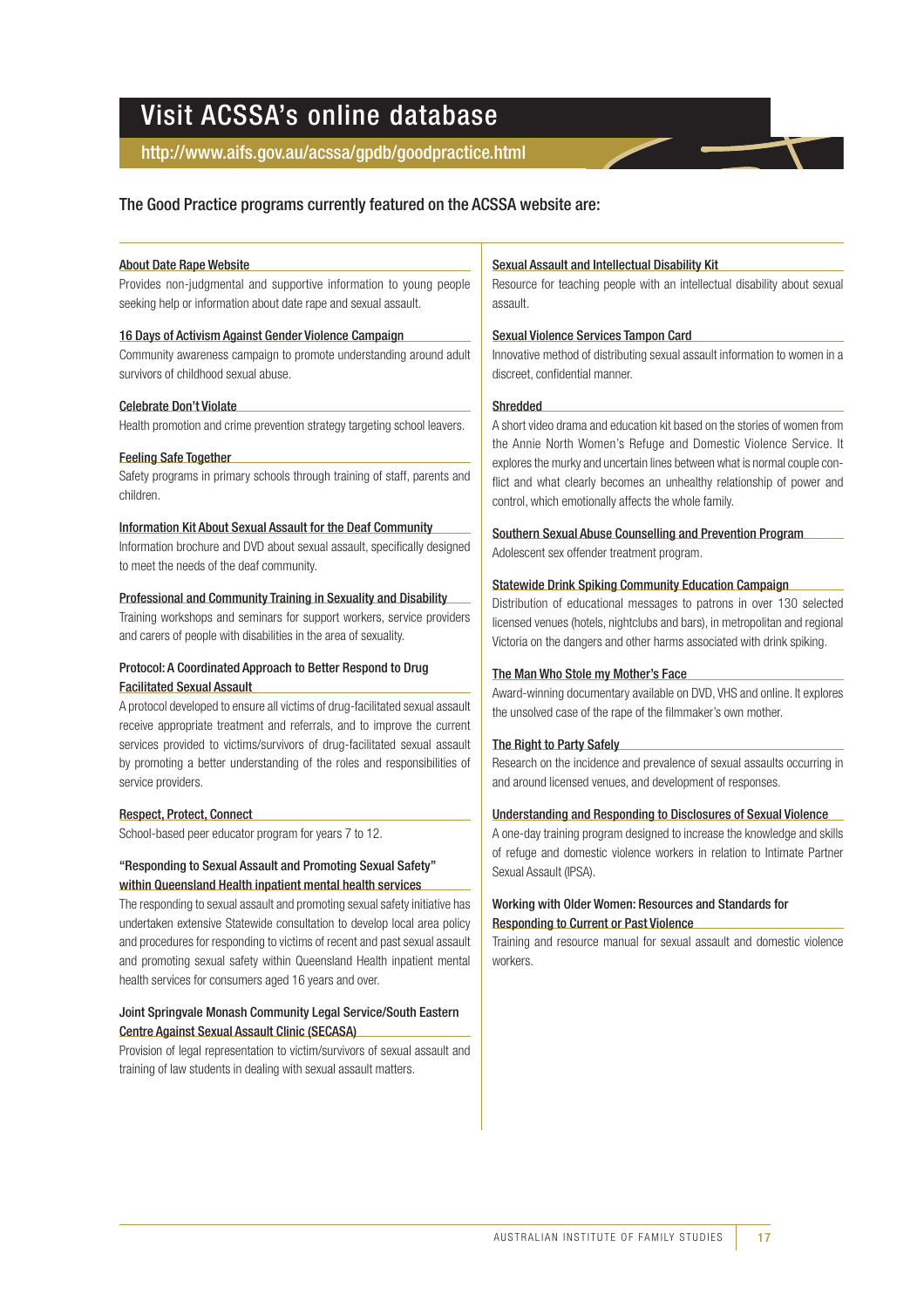### **PREVIEW ACSSA publications**

#### Issues Paper Number 4

#### *Penetrative Sexual Offences against Adults in Australia: The Current State of the Law*

This issues paper aims to provide a plain language account of the current state of the law relating to key penetrative sexual offences against adults in Australia. It also aims to outline the legal issues relating to some parts of the law of evidence, which have significant impacts upon procedures in sexual offence trials and on victim-complainants' experiences in court. It seeks to provide an accessible introduction to the current status of the laws governing sexual offences to allow sexual assault workers, counsellors and victim-complainants to more readily understand the relevant criminal law. In doing so, it aims to supplement existing guides, which provide support and information about going to court as a complainant witness in a sexual offence trial.

#### Briefing Paper Number 5

#### *Trafficking in Women for Sexual Exploitation*

Recent years have seen many changes in international and national responses to, and legislation on, trafficking in persons. In this paper we review some of the theoretical approaches to trafficking for the purposes of sexual exploitation, as well as legislative, policy and service responses.We aim to provide an overview of recent developments and navigate the varied and often opposing modes of analysis surrounding the issue.ACSSA intends this paper to serve as an informative resource for services, policy makers and researchers on the subject of trafficking in women for sexual exploitation in Australia.

#### ACSSA Aware 8

#### Feature: *Prevention of Sexual Assault: Working with Adolescents within the Education System*

*Aware 8* includes a feature article that focuses on preventing and responding to the sexual assault of young people. The article reflects on past sexual assault prevention initiatives with young women and men, and considers these in the light of the changes in adolescent behaviour reported in the *Sex in Australia* study. There is also an overview of state/territory-based policies covering sexual assault, and a number of updates from around the sector, including a discussion of the report, *A Fair Chance*, on proposals for sexual assault law reform in New South Wales.

### *REVIEW* ACSSA publications

#### Issues Papers

#### *Home Truths: A Conference in Review* Issues Paper Number 3: March 2005

This Issues Paper provides a review of some of the major themes and issues that emerged during the recent *Home Truths* Conference held in Melbourne on September 15-17, 2004. The paper aims to convey the hum of ideas that were expressed and challenged throughout the three days.We aim to highlight how delegates variously responded to new ideas or challenges, and to consolidate what areas participants say are obvious next steps for governments, policy workers, service providers and communities to extend their collective efforts.

#### *Mapping Health Sector and Interagency Protocols on Sexual Assault* Issues Paper Number 2: March 2005

In response to broad enquiry from sexual assault services around Australia this ACSSA Issues Paper looks at the range of formal health sector protocols that currently exist to guide service responses to victim/survivors of sexual assault, throughout Australia's different states and territories. The specific protocols reviewed here tend to be those that guide interaction between medical, counselling and police services who respond to sexual assault in terms of crisis care and, sometimes, beyond.

#### *Just "Keeping the Peace" - A Reluctance to Respond to Male Partner Sexual Violence* Issues Paper Number 1: March 2004

The first ACSSA Issues Paper examines the issue of male partner sexual violence through considering: the historical and contemporary legal treatment of male partner sexual violence; current gaps in researching the incidence and prevalence of male partner sexual violence; the difficulties women face in recognising or naming their experience of sexual violence by a male partner *as rape*; the impact and consequences of sexual violence on women's physical health and emotional well-being; and the reluctance of support services to respond to the specific issue of sexual violence by male intimates.

#### Briefing Papers

#### *Sexual Assault and Family Violence in Indigenous Communities: Walking the Talk* Briefing Paper 4: September 2004

ACSSA's fourth Briefing Paper looks at family violence and sexual assault in Indigenous communities. It provides a brief overview of state and federal policies on Indigenous family violence and reviews a number of relevant documents on sexual assault. The Briefing Paper also provides a literature review and contains "snapshot" interviews with a number of Indigenous and non-Indigenous sexual assault service providers about the developments that are happening in their communities to address sexual assault.

#### *Responding to Sexual Assault in Rural Communities* Briefing Paper 3: June 2004

The third briefing paper looks at many of the problems faced by rural communities in responding to sexual assault, which mirror those that confront victims and service providers who live in cities. However, responding to issues of isolation, the levels of rural conservatism, and the denial of sexual assault within rural communities remains distinct.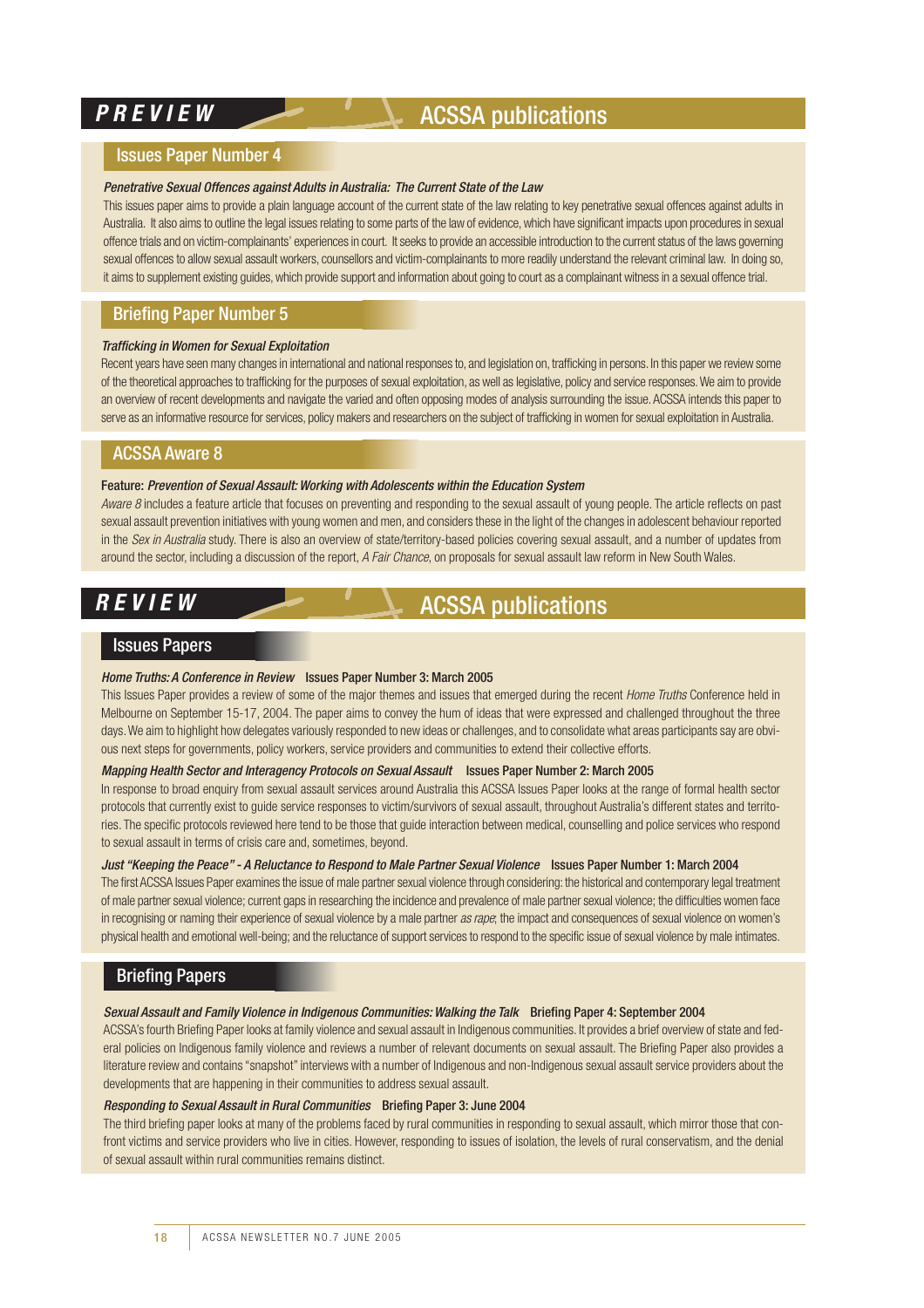#### *Beyond "Drink Spiking": Drug and Alcohol Facilitated Sexual Assault* Briefing Paper 2: November 2003

The second Briefing Paper critically examines a very topical area in the sexual assault field: the issue of drink spiking. The paper seeks to situate the problem of drink spiking in the broader context of drug and alcohol facilitated sexual assault.

*What Lies behind the Hidden Figure of Sexual Assault? Issues of Prevalence and Disclosure* Briefing Paper 1: September 2003 The first Briefing Paper looks at the hidden prevalence of sexual assault and considers how the experiences of victim/survivors of sexual assault are even less visible if they speaking from the position of being homeless, or as victims whose first language is not English, or where they were assaulted as children.

#### **Newsletters**

#### ACSSA Aware 6: May 2005 Feature: *Sexual Assault and Mental Health in Australia*

*Aware 6* includes a feature article that looks at the relationship between mental health and sexual assault, both in terms of how sexual assault impacts on women's mental health as well as looking at the vulnerability of people with mental illness to sexual assault.

#### ACSSA Aware 5: January 2005 Feature: *Sexual Offences Law and Procedure*

The feature article in *Aware 5* looks at some of the major findings of the *Final Report* of the Victorian Law Reform Commission: *Sexual Offences Law and Procedure*, released in August 2004.The Report contains over 201 recommendations to the Victorian Attorney-General, aimed at ensuring the criminal justice system is more responsive to the needs of victim-complainants.

ACSSA Aware 4: September 2004 Feature:*Making Rights a Reality:The Human Rights Approach to Stopping Violence Against Women* The feature article in *Aware 4* examines how such conceptual changes to human rights may mark the beginning of a new era of human rights activism of greatly increased relevance to women, and looks at what Amnesty International's *Stop Violence Against Women* campaign means in terms of raising awareness and promoting better responses to sexual assault in Australia.

#### ACSSA Aware 3: February 2004 Feature: *HIV/AIDS and Violence Against Women*

*Aware 3* honours the global campaign that marks the thirteenth year of *16 Days of Activism Against Violence Against Women* where individuals and groups around the world unite in positioning violence against women, in all its forms, as a violation of human rights. The main feature examines the links between violence against women and HIV/AIDS.

#### ACSSA Aware 2: November 2003 Features: *Our Chance to Tackle Indigenous Family Violence* and *Differing Perspectives on 'Preventing' Adult Sexual Assault*

*Aware 2* has two main features.The first is a keynote address that was delivered by Aboriginal activist and co-chair of Reconciliation Australia, Jackie Huggins at a conference in Queensland.The second article is a discussion piece that looks at notions of prevention in responding to adult sexual assault.

#### ACSSA Aware 1: September 2003 Feature: *Sexual Offences Interim Report*

*Aware 1* introduces the aims, operations and services and services of ACSSA. The feature article outlines some of the key recommendations for legislative change contained in the Victorian Law Reform Commission's *Sexual Offences Interim Report*.

### We welcome your feedback

#### Australian Centre for the Study of Sexual Assault

Help to shape the work of the Australian Centre for the Study of Sexual Assault. We are interested in hearing your views on the best way to meet the needs of our stakeholders. If you have any comments on services that could be offered, possible topics for publications or areas of research, please fill in the section below and return it to the Institute. Comments can also be provided on-line via the ACSSA website, or email us at: acssa@aifs.gov.au

What other services would you find useful for your work?

What topics would you liked covered in ACSSA's publications, or considered for research projects?

Membership form overleaf ►

 $\frac{1}{2}$